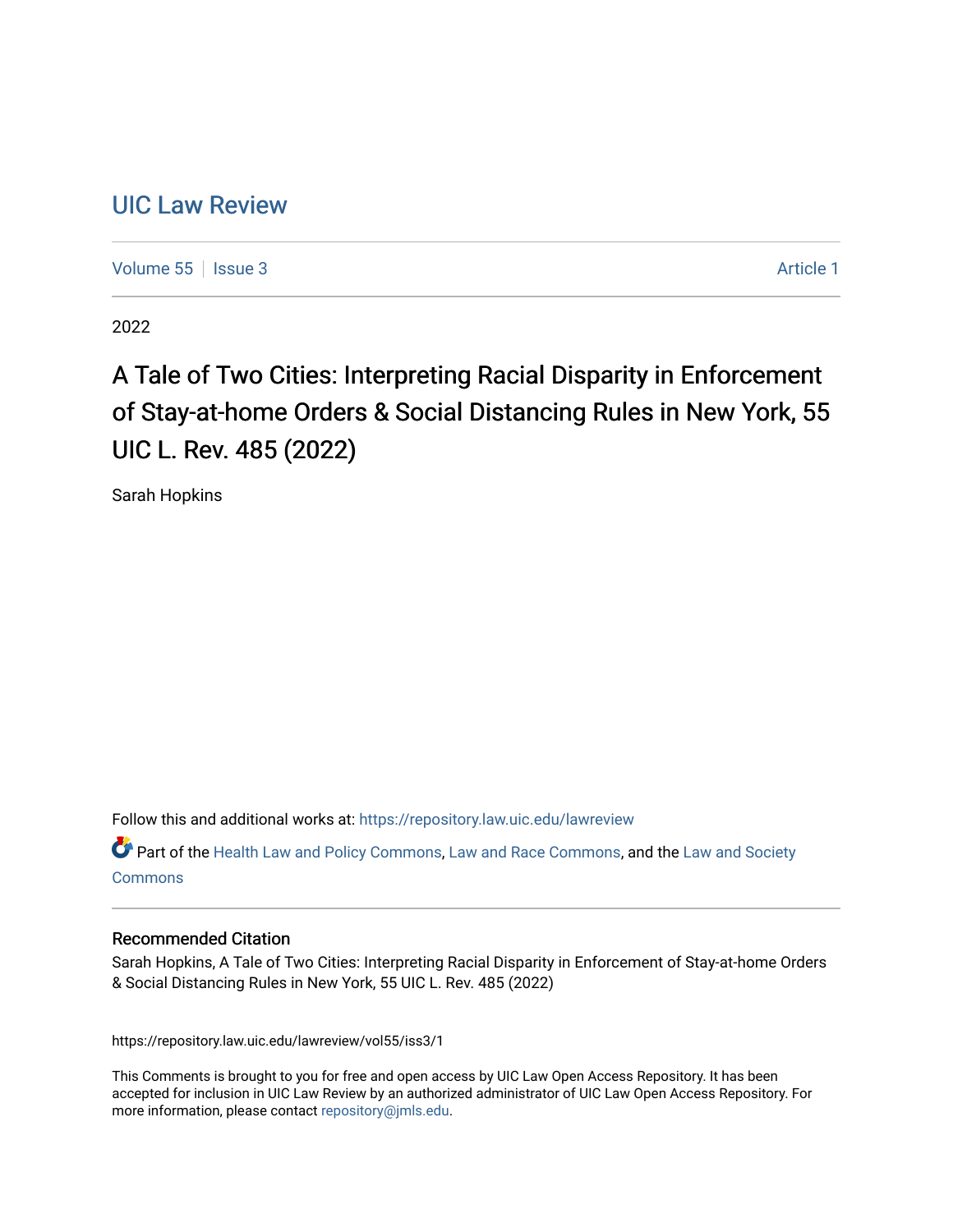# A TALE OF TWO CITIES: INTERPRETING RACIAL DISPARITY IN ENFORCEMENT OF STAY-AT-HOME ORDERS & SOCIAL DISTANCING RULES IN NEW YORK

## SARAH HOPKINS\*

| А.             |                                                     |
|----------------|-----------------------------------------------------|
| В.             |                                                     |
|                | C. Constitutional Rights Under the Fourth and       |
|                |                                                     |
| $D_{\rm{eff}}$ | Legal Standards Following Floyd v. City of New York |
|                |                                                     |
|                |                                                     |
|                | A. Comparing NYPD's Enforcement of Stay-At-Home     |
|                | Orders and Social Distancing Regulations 503        |
|                |                                                     |
|                |                                                     |
| IV.            |                                                     |
|                | A. Independent Monitor to Work in Conjugation with  |
|                | Minority Communities to Investigate NYPD's Social   |
|                | Distancing Regulations and Implementation of the    |
|                | Police Statistics and Transparency ("Police STAT")  |
|                |                                                     |
| $\mathbf{B}$   | Immediate Cessation of Social Distancing            |
|                | Enforcement and Future Public Health Regulations    |
|                |                                                     |
|                | C. Implement Community Based Methods 516            |
|                |                                                     |
|                |                                                     |

# I. INTRODUCTION

<span id="page-1-0"></span>"We the People" no longer enslave, but the credit does not belong to the framers. It belongs to those who refused to acquiesce in outdated notions of "liberty," "justice," and "equality," and who strived to better them."

 $\sim$  Thurgood Marshall<sup>1</sup>

On May 2, 2020, New York Police Officers were at Avenue D and East Ninth Street in Lower East Manhattan, enforcing social distancing measures.<sup>2</sup> In the process of implementing social

<sup>\*</sup>Sarah Hopkins, Juris Doctor Candidate 2022, UIC School of Law. Many thanks for all of the support and guidance I received from my family, friends, professors, and editors throughout this process.

<sup>1.</sup> Thurgood Marshall, *Reflections on the Bicentennial of the United States Constitution*, 101 HARV. L. REV. 1, 5 (1987).

<sup>2.</sup> Meaghan McGoldrick, *Activists stand in solidarity with Minneapolis, draw parallels to recent city arrest*, AMNY (May 29, 2020), www.amny.com/news/activists-stand-in-solidarity-with-minneapolis-draw-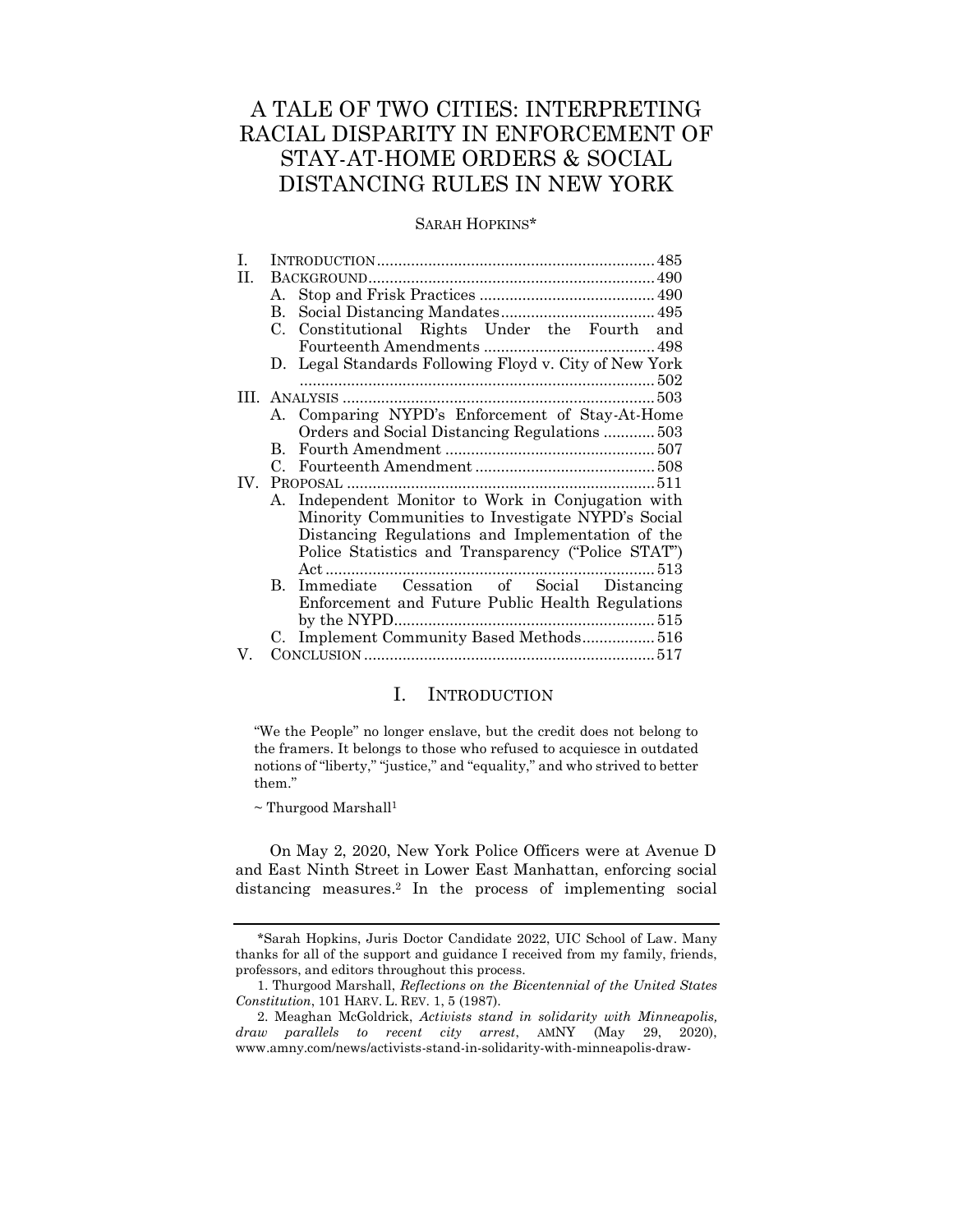distancing directives, they determined Donni Wright, a thirtythree-year-old Black man from New York, was not following the state's social distancing guidelines.<sup>3</sup> During the encounter, a struggle ensued, and a bystander captured a video (that went viral) that depicted a New York Police Officer pulling a stun gun on Mr. Wright.<sup>4</sup> The officer proceeded to slap Mr. Wright in the face and punch him in the shoulder before yanking him to a sidewalk and kneeling on him in a similar technique that would lead to George Floyd's death in Minneapolis a little over twenty days later.<sup>5</sup> The violent enforcement of social distancing violations in minority communities, as opposed to the enforcement in more affluent neighborhoods, raised an old question regarding New York Police Officers' tactics in the enforcement of racially neutral policies on people of color.<sup>6</sup>

The social media age has changed the perception of how many view law enforcement.<sup>7</sup> This newfound perception through social media and technological advances has highlighted the failure of the United States to address "racially driven violence" perpetrated against minority communities by police officers. <sup>8</sup> But overall, it has increased scrutiny into police interactions, especially amongst minority communities, creating greater accountability over police infractions that lead to the "serious injury or death of Black men and women."<sup>9</sup> Amidst a changing social climate involving police interactions, the outbreak of Coronavirus exposed growing concerns of disparity in policing stay at home orders.<sup>10</sup>

parallels-to-recent-city-arrest/ [perma.cc/JDX7-BCRJ].

<sup>3.</sup> Michael R. Sisak, *Officers in violent arrest to face NYPD disciplinary charges*, AP NEWS (May 29, 2020), www.apnews.com/article/1fc5454c562105173c0fbd4910dd5f07.

<sup>4.</sup> *Id.* 

<sup>5.</sup> *Id.* 

<sup>6.</sup> *Id*.

<sup>7.</sup> Corinthia A. Carter, *Police Brutality, the Law & Today's Social Justice Movement: How the Lack of Police Accountability Has Fueled #hashtag Activism*, 20 CUNY L. REV. 521, 522-23 (2016). "In recent years, with the assistance of individuals recording officers as they engage in violence against Black citizens, social media has become the venue in which the world has begun to see the rights violations against Blacks." *Id*. This has created widespread concern over racial bias within the police force which has led to the "social justice movement" such as Black Lives Matter. *Id*. at 523.

<sup>8.</sup> *Id*.

<sup>9.</sup> *Id*. The social justice movement has created varying responses to police brutality such as "marches, boycotts, and protests." *Id*. Despite the increased scrutiny in police behavior, police misconduct and violence continue to be a matter of concern for minorities. *Id*.

<sup>10.</sup> Kim Bellware, *Violent arrest in New York raises questions about police enforcement of social distancing orders*, WASH. POST (May 5, 2020), www.washingtonpost.com/nation/2020/05/05/donni-wright-nyc-arrest/ [perma.cc/VMQ2-VPAU].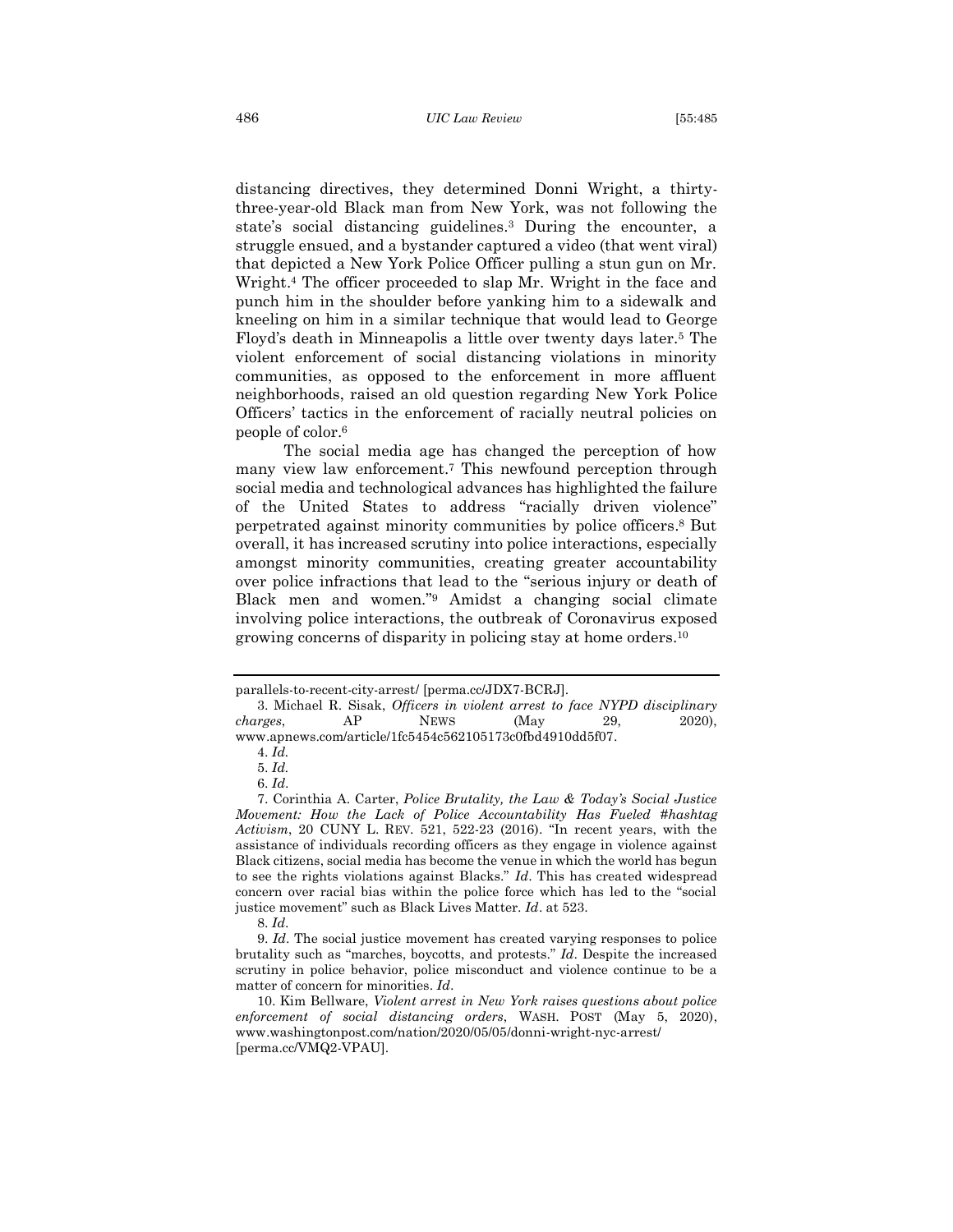The 2019 Coronavirus Disease, or COVID-19, is a highly contagious respiratory illness that rapidly spread internationally.<sup>11</sup> Due to the rapid infection rates, government and health officials were tasked with reducing the novel virus's transmission rates.<sup>12</sup> Many states implemented social distancing regulations, required face masks in public areas, issued stay-at-home mandates and mandated quarantine periods of fourteen days or longer.<sup>13</sup>

New York was one of the first states to issue social distancing and stay-at-home mandates due to large infection rates between March and April 2020.<sup>14</sup> The first case of COVID-19 in New York was confirmed on March 1, 2020.15 By April 10, New York state had approximately 161,807 confirmed COVID-19 cases, more than any country.<sup>16</sup> Beginning in March 2020, in response to the rapid rise of confirmed COVID-19 cases, former New York Governor Andrew M. Cuomo announced a stay-at-home order which required nonessential businesses to reduce their workforce and prohibited all public gatherings.<sup>17</sup>

Cuomo then enacted another order which required all individuals over the age of two, if medically permitted, to wear a face mask in public.<sup>18</sup> Former New York City Mayor Bill de Blasio

12. *Id*. The infection rates of the virus are high because the virus can spread easily from individuals before someone develops symptoms. *Id*.

14. Shalini Ramachandran et al., *How New York's Coronavirus Response Made the Pandemic Worse*, WALL ST. J. (June 11, 2020), www.wsj.com/articles/how-new-yorks-coronavirus-response-made-thepandemic-worse-11591908426 [perma.cc/AB3S-5JLG].

15. Melanie Grayce West, *First Case of Coronavirus Confirmed in New York State*, WALL ST. J. (Mar. 1, 2020), www.wsj.com/articles/first-case-ofcoronavirus-confirmed-in-new-york-state-11583111692 [perma.cc/39NK-S8RG].

16. Yelena Dzhanova, *New York state now has more coronavirus cases than any country outside the US*, CNBC (Apr. 10, 2020), www.cnbc.com/2020/04/10/new-york-state-now-has-more-coronavirus-casesthan-any-country-outside-the-us.html [perma.cc/DV6U-Z3XJ]. By April 10, 2020, John Hopkins University believed New York City to be the epicenter of the coronavirus outbreak with at least 5,150 deaths. *Id*.

17. Continuing Temporary Suspension and Modification of Laws Relating to the Disaster Emergency, N.Y. Exec. Order No. 202.8 (Mar. 20, 2020).

18. N.Y. Exec. Order No. 202.17 (Apr. 15, 2020). Effective April 17, 2020, any individual over two years of age, if medically allowed, were required to cover

<sup>11.</sup> Dr. Emily Landon, *COVID-19: What we know so far about the 2019 novel coronavirus*, UNIV. OF CHICAGO MEDICINE (May 8, 2020), www.uchicagomedicine.org/forefront/prevention-and-screeningarticles/wuhan-coronavirus [perma.cc/BZ3P-A3Z6].

<sup>13.</sup> *Id*. Social distancing requires individuals to stay at least six feet away from other individuals when in large groups, as well as working from home. *Id*. Stay-at-home orders were state mandates that required individuals to remain in their home unless they were considered essential by their state, or if they were performing an essential task, such as going to the grocery store. *Id*.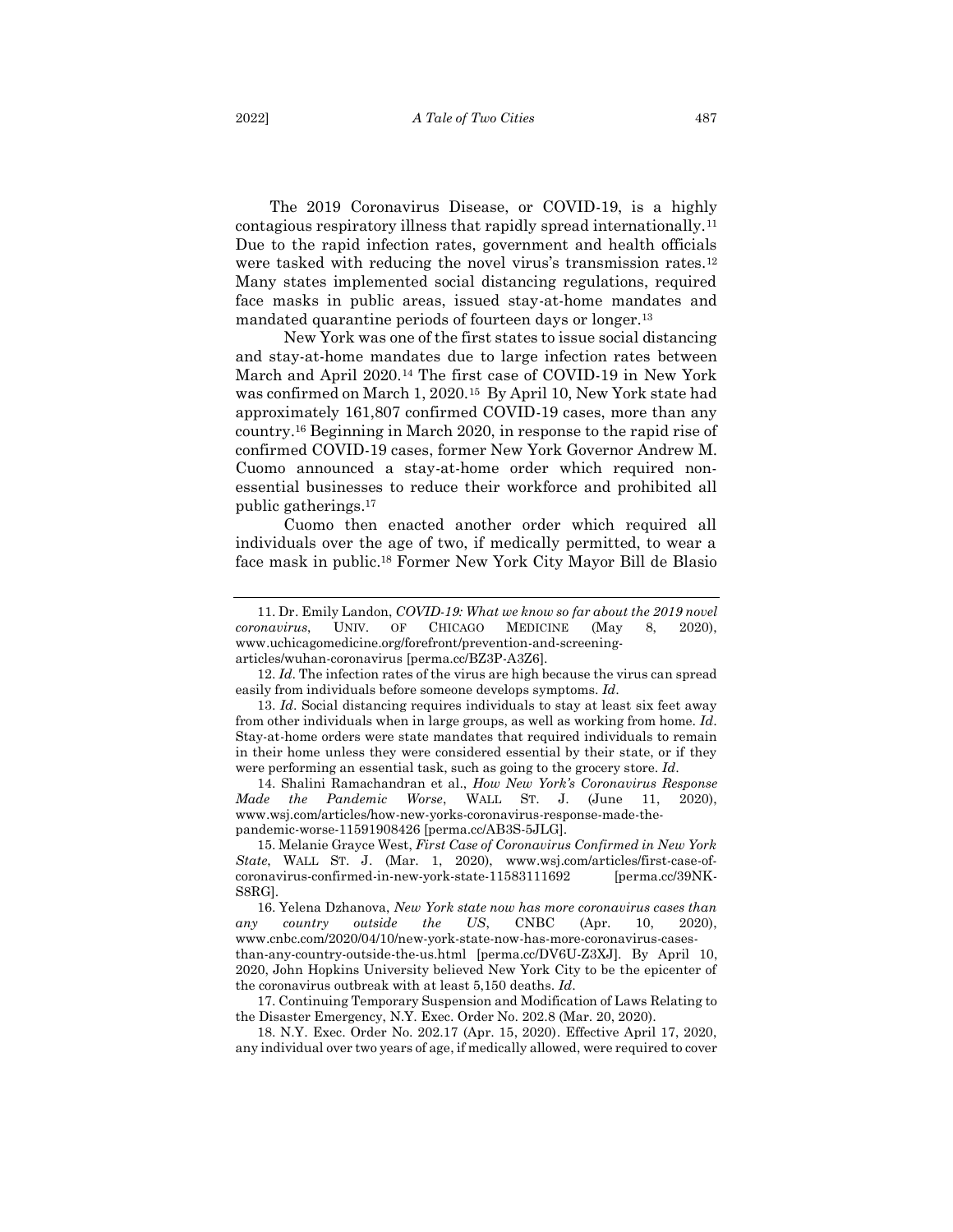implemented Cuomo's executive orders and instructed the New York Police Department ("NYPD") and various other city government agencies to enforce them.<sup>19</sup> Following the implementation of the stay-at-home orders, de Blasio enacted a curfew that barred all individuals from being in public after 11:00 p.m. with exceptions for police officers, emergency medical technicians, firefighters, and other individuals deemed to be essential.<sup>20</sup> The emergency order began on June 1, 2020, and concluded on June 2, 2020.21 Failure to comply with the curfew resulted in orders to disburse, and individuals who knowingly violated this order were guilty of a Class B misdemeanor.<sup>22</sup> On June 7, 2020, de Blasio enacted an emergency executive order that ended another City-wide curfew imposed, and terminated the regulations related to the restriction of vehicles between certain hours.<sup>23</sup>

Due to the continual spread of highly transmissible variants of COVID-19 despite social distancing regulations, New York imposed emergency executive order 225.<sup>24</sup> This order entitled the *Key to NYC* required proof of vaccination for indoor entertainment, recreation, dining, and fitness settings, for both workers and patrons.<sup>25</sup>

20. N.Y.C. Emer. Exec. Order No. 117 (June 1, 2020). In response to the peaceful demonstrations in the City sparked by the death of George Floyd, the City issued a City-wide curfew from 11:00pm on June 1, 2020 until 5:00am on June 2, 2020 which prohibited vehicles or persons in public. *Id*. Large gatherings, such as the groups of protestors, can potentially increase the risk of spreading the novel virus, thus dispersing the crowd reduces the threat of COVID-19 to the health and safety of New York residents. *Id*. Furthermore, despite most of the demonstrations being conducted in a peaceful manner, some demonstration activities escalated, leading to "assault, vandalism, property damage, and/or looting," thus imposing a City-wide curfew attempted to protect residents from potential harm caused by the protests. *Id*.

21. *Id*.

22. *Id*.

23. N.Y.C. Emer. Exec. Order No. 122 (June 7, 2020). Emergency Executive Order Number 122 ended the City-wide curfew imposed by Emergency Executive Orders 119 and 121. *Id*. Additionally, it terminated the restrictions appointed by Emergency Executive Order 121 section 2, which related to restriction of vehicles between certain hours. *Id*.

24. Key to NYC: Requiring COVID-19 Vaccination for Indoor Entertainment, Recreation, Dining and Fitness Settings, N.Y.C. Ener. Exec. Order No. 225 (August 16, 2021).

25. *Id*.

their nose and mouth through a mask, when in a public place, or when unable to practice social distancing. *Id*.

<sup>19.</sup> N.Y.C. Emer. Exec. Order No. 108 (Apr. 19, 2020). Emergency Executive Order Number 108 was announced due to the rapid transmission of the coronavirus and because steps taken to reduce the spread have led to "property loss and damage." *Id*. Additionally, this order directs the Fire Department of the City of New York, the New York Police Department, the Department of Buildings, and the Sheriff, and other agencies to enforce social distancing mandates. *Id*.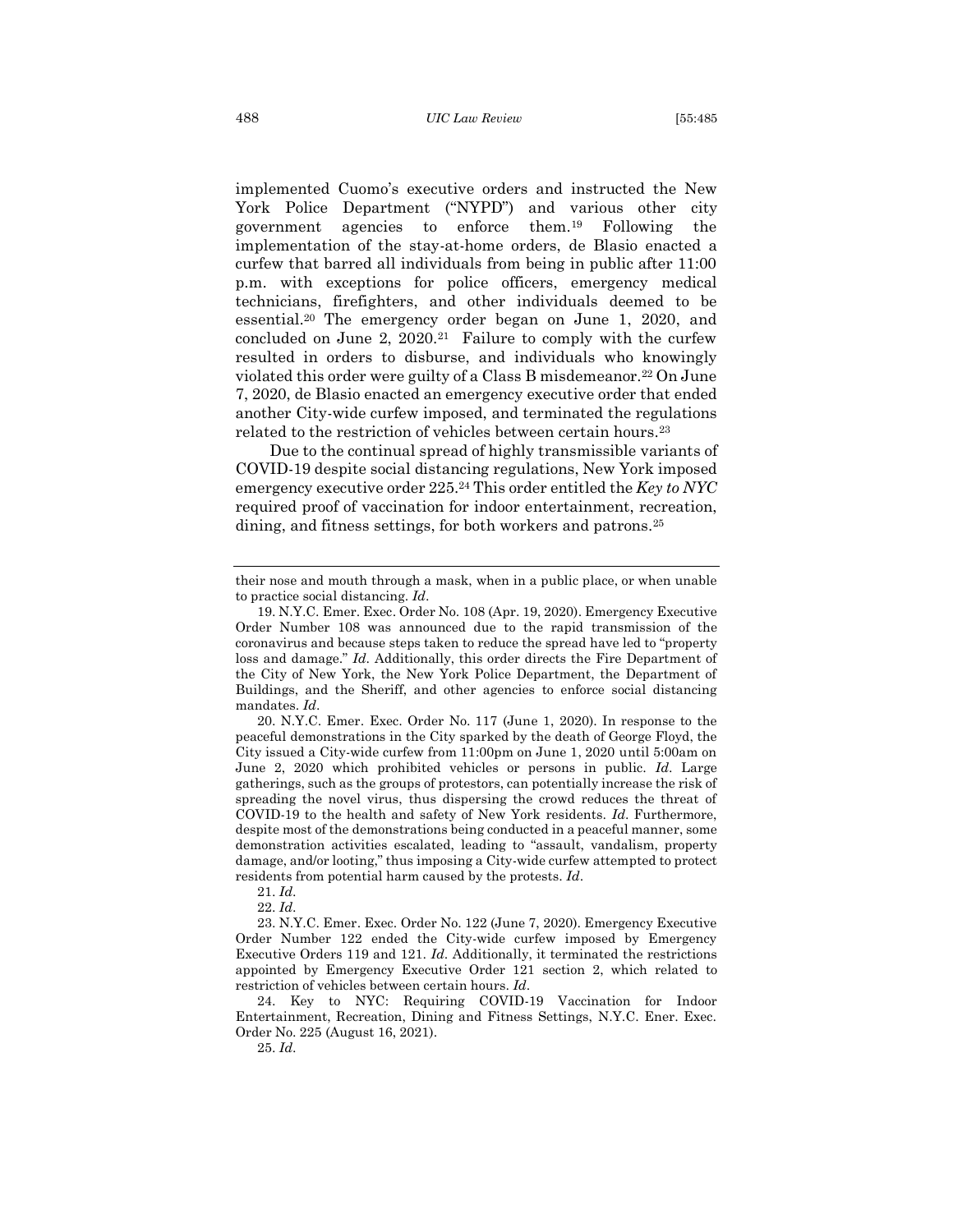The enactment of emergency orders in New York created various concerns for individuals in minority communities.<sup>26</sup> Because minority communities already had heavy police presence prior to the social distancing regulations, the newly enacted mandates raised concerns about race-related enforcement.<sup>27</sup> Since the enactment of social distancing regulations, Black and Latinx New Yorkers have experienced a disparity in how NYPD enforced the emergency orders.<sup>28</sup> Comparisons were quickly drawn between the enforcement of social distancing mandates and stop-and-frisk practices that were ruled unconstitutional in *Floyd v. City of New York* ("*Floyd I*")*.* 29

In July 2020, a case arose in the Southern District of New York alleging that "NYPD [had] engaged in racially discriminatory enforcement of social distancing directives in violation of three of the Court's prior orders related to unconstitutional race-based policing."<sup>30</sup> The case, *Floyd v. City of New York* ("*Floyd II*"), cited racial disparities in arrests and the issuance of summons in its emergency motion.<sup>31</sup> It also alleged that the NYPD utilized excessive force in enforcing social distancing regulations.<sup>32</sup> To remedy these alleged injustices, Plaintiff's requested four forms of relief.<sup>33</sup> First, they sought a declaration that NYPD's enforcement of COVID-19 rules was a violation of the order in *Floyd I*. <sup>34</sup> Second, they asked the court to direct a monitor to investigate and report on the legality of NYPD's social distancing regulations.<sup>35</sup> Third, Plaintiff's requested an order to prohibit the NYPD from further social distancing enforcement pending a monitor report and the Court's determination. <sup>36</sup> Fourth, they sought discovery from the City.<sup>37</sup>

The distinct racial disparities in enforcing social distancing regulations were reminiscent of stop-and-frisk policies that New

<sup>26.</sup> Bill Hutchinson, *Blacks account for nearly half of all NYC arrests 6 years after end of stop-and-frisk: NYPD data*, ABC NEWS (Jun. 30, 2020), www.abcnews.go.com/US/blacks-account-half-nyc-arrests-years-endstop/story?id=71412485 [perma.cc/YZ5M-S5QH].

<sup>27.</sup> *Id*.

<sup>28.</sup> *Id*.

<sup>29.</sup> Floyd v. City of N.Y., 959 F. Supp. 2d 540 (S.D.N.Y. 2013) [hereinafter *Floyd I*].

<sup>30.</sup> Floyd v. City of N.Y., 2020 U.S. Dist. LEXIS 119864, at \*15 (S.D.N.Y. July 8, 2020) [hereinafter *Floyd II*].

<sup>31.</sup> *Id*.

<sup>32.</sup> *Id*. at \*16.

<sup>33.</sup> *Id*. at \*17.

<sup>34.</sup> *Id*.

<sup>35.</sup> *Id.*

<sup>36.</sup> *Id*.

<sup>37.</sup> *Id*. at \*17-8.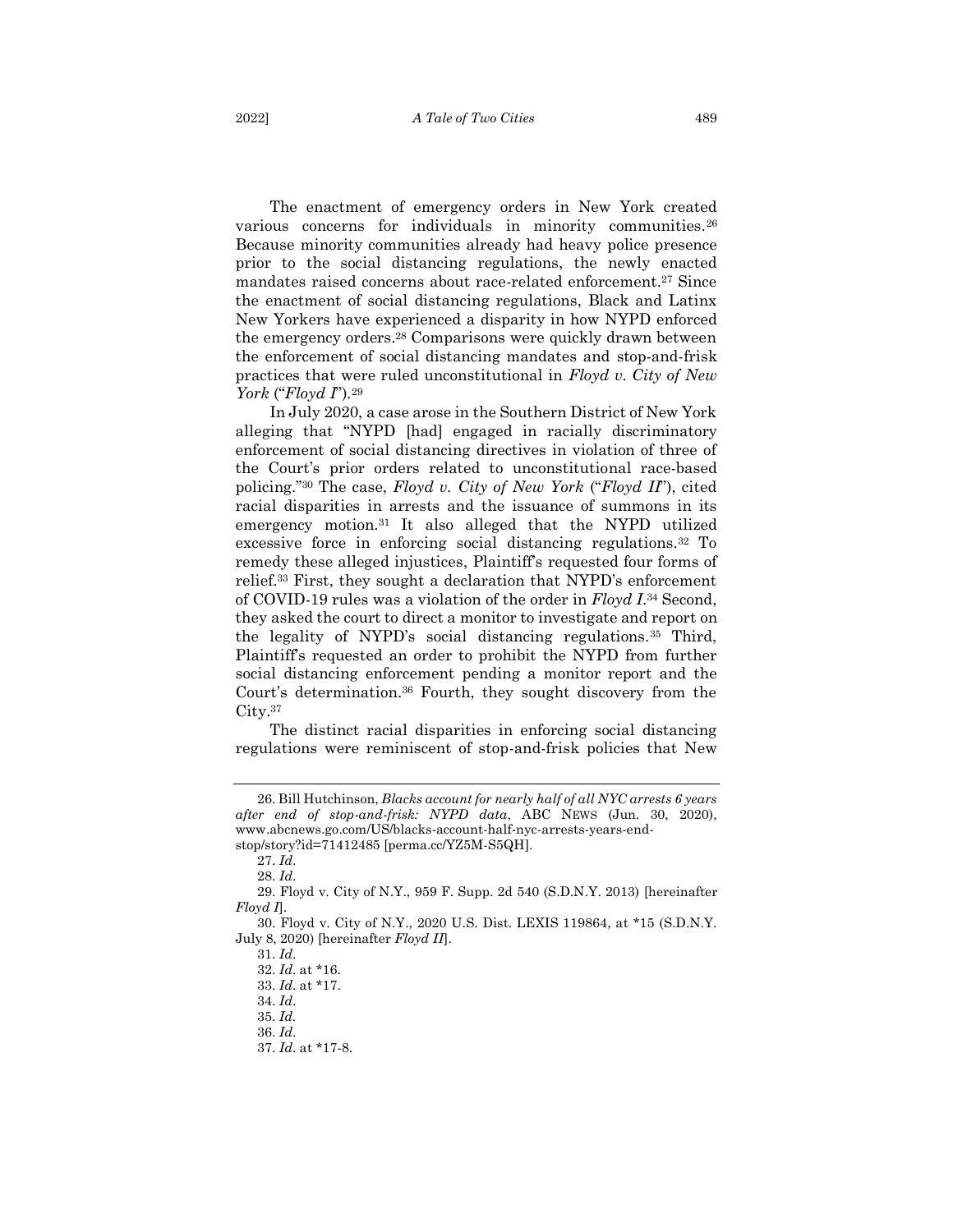York Courts held violated the Fourth and Fourteenth Amendments' Equal Protection Clause.<sup>38</sup> This Comment will focus on social distancing regulations and the impact on minority communities.

Part I will explore a historical analysis of the litigation involving racial disparity in New York's stop-and-frisk policies, the requirements imposed to ensure stop-and-frisk practices do not violate the Constitution, and a detailed analysis of the statistics regarding the enforcement of stay-at-home orders and the communities most affected. Part II will examine the enforcement of stay-at-home orders and social distancing rules in New York with former stop-and-frisk practices. The main focus will be on the constitutional analysis of disparate enforcement of race-neutral policies enacted during the pandemic and how arrests relating to social distancing violations have centered in predominantly black neighborhoods. Finally, this Comment will propose communitybased enforcement of social distancing regulations and an investigation into NYPD's social distancing enforcement by a thirdparty.

#### <span id="page-6-0"></span>II. BACKGROUND

Part II will explore the landmark case *Terry v. Ohio*, the history of stop-and-frisk practices utilized by the NYPD, and how it disproportionately impacted Black and Latinx individuals, the majority of whom were innocent of any wrongdoing. It will compare stop-and-frisk policies to social distancing mandates enforced during the COVID pandemic, and how NYPD policies resulted in both Fourth and Fourteenth Amendment violations. Lastly, it will discuss the legal standards imposed following *Floyd I*, which instituted guidelines for Fourth and Fourteenth Amendment violations in New York.

# *A. Stop and Frisk Practices*

<span id="page-6-1"></span>The stop-and-frisk system is the NYPD's operation of questioning, temporarily detaining, and searching New Yorkers on the street for illegal substances or weapons.<sup>39</sup> Under this

<sup>38.</sup> Hutchinson, *supra* note 26.

<sup>39.</sup> Dylan Matthews, *Here's what you need to know about stop and frisk – and why the courts shut it down*, WASH. POST (Aug. 13, 2013) www.washingtonpost.com/news/wonk/wp/2013/08/13/heres-what-you-need-toknow-about-stop-and-frisk-and-why-the-courts-shut-it-down/ [perma.cc/YGP7- EDE3]. Former New York Mayor Michael Bloomberg, and then avid defender of the stop-and-frisk policy, responded to a ruling that stop and frisk violates the Equal Protection Clause by noting that "nowhere in [Judge Shira Scheindlin's] 195-page decision does she mention the historic cuts in crime or the number of lives that have been saved." *Id*.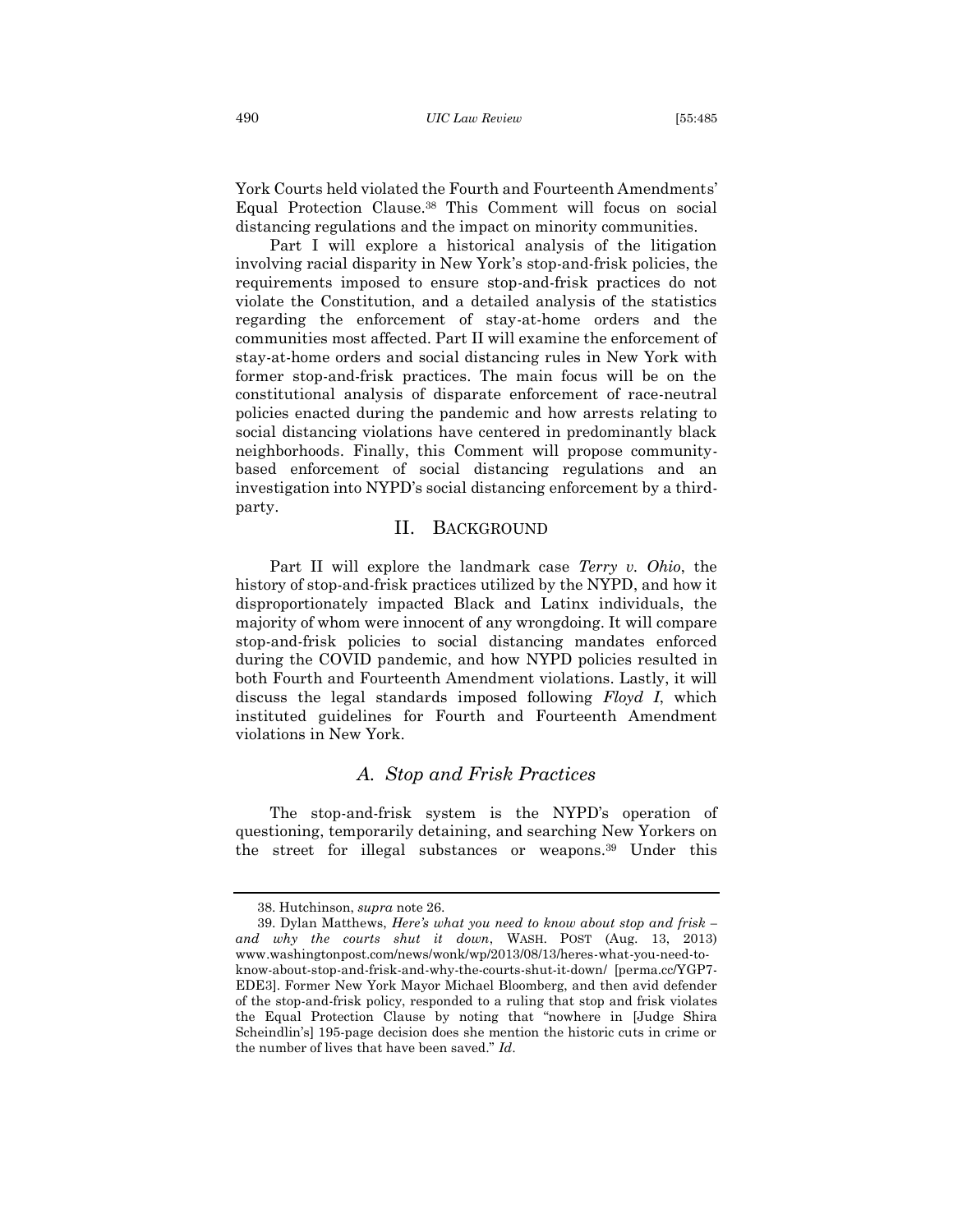controversial policy, police can detain and potentially search individuals if there is reasonable suspicion that an individual "committed, is committing, or is about to commit a felony or a Penal Law misdemeanor."<sup>40</sup> The landmark Supreme Court case *Terry v. Ohio* created the framework for stop-and-frisk practices across the country.<sup>41</sup> *Terry* held police officers are permitted brief investigatory detainment if the police officer has reasonable suspicion of criminal activity.<sup>42</sup> Police officers are also allowed to frisk the individual if there is a reason to believe that the individual is presently armed and dangerous and could harm the officer or the general public.<sup>43</sup> Additionally, *Terry* held that when a police officer stops an individual, it is considered a seizure; consistently, a frisk is regarded as a search.<sup>44</sup> However, the brief investigatory stop requires a lower standard than probable cause, making stop-andfrisks easier to uphold.<sup>45</sup>

In *United States v. Brignoni-Ponce*, the Supreme Court expanded the circumstances under which a lower standard is required.<sup>46</sup> In *Brignoni-Ponce,* the Court held that based on *Terry's*  holding, border stops based on the lower standard of reasonable suspicion are permitted.<sup>47</sup> The United States Supreme Court in *Illinois v. Wardlow* expanded the circumstances by holding that presence in a high crime area . . . in combination with an

42. *Id.* 

47. *Id*. at 881-82.

<sup>40.</sup> *Id*.

<sup>41.</sup> Terry v. Ohio, 392 U.S. 1, 27 (1968) (holding that police officers have limited authority to search an individual for weapons for the protection of the police officer or the general public, when the officer has reason to believe that the individual is armed and dangerous, despite the police officer lacking probable cause to issue an arrest). The law does not require the police officer have absolute certainty that the individual is armed but imposes a reasonable man in the same circumstance's standard. *Id*. The police officer must depend on reasonable inferences that would justify the actions taken, an "hunch" is not sufficient. *Id*.

<sup>43.</sup> *Id*.

<sup>44.</sup> Katherine A. MacFarlane, *Symposium Introduction: Terry v. Ohio at 50: The Past, Present, & Future of Stop and Frisk*, 54 IDAHO L. REV. 279, 279 (2018) 45. *Id*.

<sup>46</sup>*. See* United States v. Brignoni-Ponce, 422 U.S. 873, 884 (1975) (holding that, except for the border, U.S. Border Patrol officers may stop vehicles based on specific articulable facts and rational inferences that give rise to reasonable suspicion that vehicles contain individuals who may be illegally in the country). Mexican ancestry is a relevant factor; however, it cannot be the sole factor to justify stopping all individuals of Mexican ancestry. *Id*. at 885-87. The Fourth Amendment forbids randomly stopping vehicles to inquire whether the car contains individuals who are illegal in the country; it also forbids detainment for questions on citizenship on a lower standard that reasonable suspicion that they may be illegal. *Id*. at 884.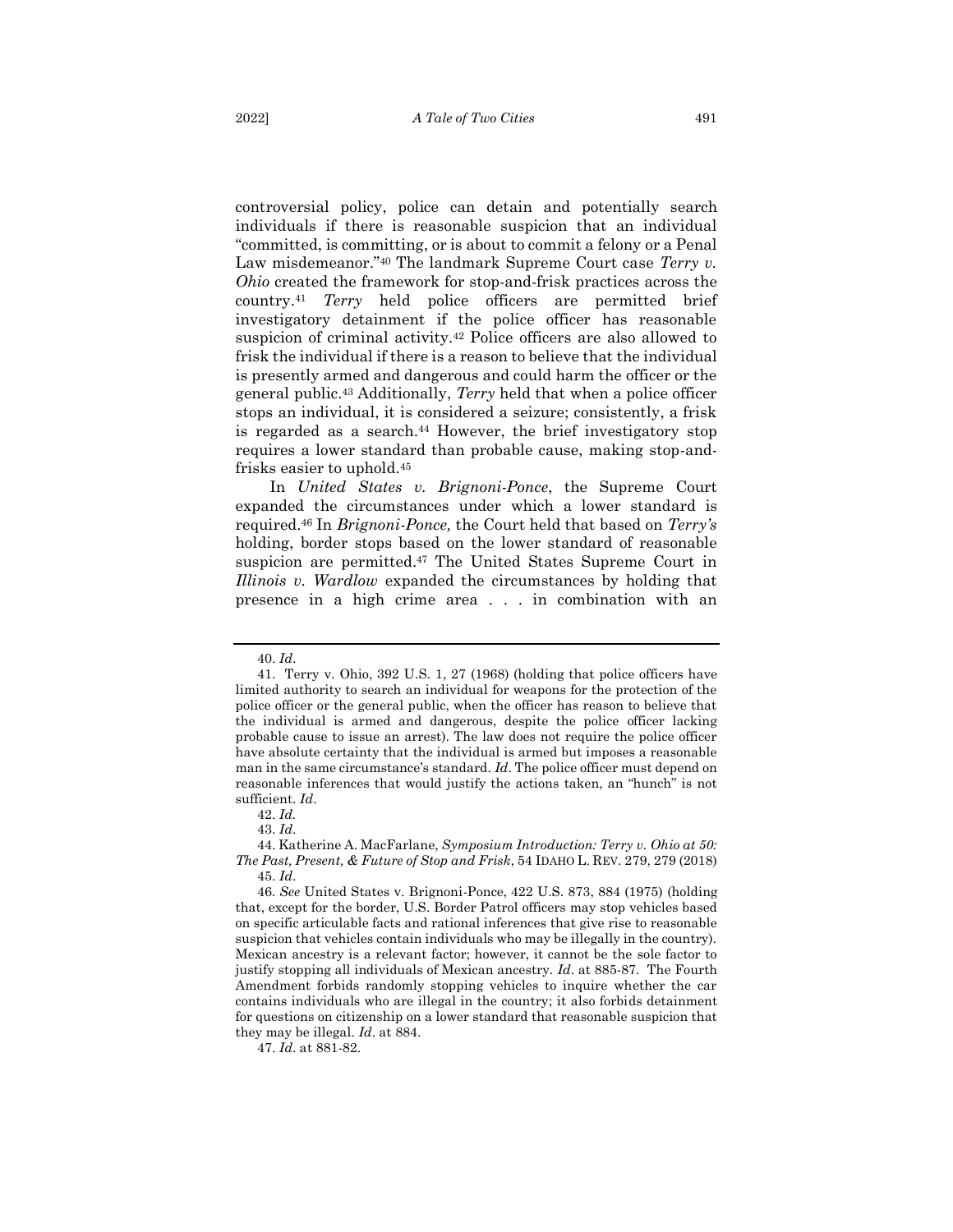unprovoked flight from the police is sufficient for the officer to have reasonable suspicion.<sup>48</sup> *Terry* has been subjected to criticism where it has been described as "granting the police excessively broad discretion that threatens the liberty of the innocent and which facilitates discrimination against minorities and others that the police are all too likely to view as suspicious." 49

In 1968, New York encouraged expanding the circumstances warranting investigatory stops by passing a statute that expressly sanctioned police officers to utilize stop-and-frisk with less than probable cause.<sup>50</sup> Stop-and-frisk was outlined in New York's Code of Criminal Procedure, which was based on the *Terry* holding.<sup>51</sup>

NYPD officers widely use stop-and-frisk practices to reduce crime and the number of weapons in New York; however, statistical evidence demonstrated that the NYPD employed stop-and-frisk techniques to engage in racial profiling.<sup>52</sup> In *Floyd I*, the 2013

A police officer may stop any person abroad in a public place whom he reasonably suspects is committing, has committed or is about to commit a felony or any of the offenses specified in section five hundred fifty-two of this chapter, and may demand of him his name, address, and an explanation of his actions. *Id*. When a police officer has stopped a person for questioning pursuant to this section and reasonably suspects that he is in danger of life or limb, he may search such person for a dangerous weapon. *Id*. If the police officer finds such a weapon or any other thing the possession of which may constitute a crime, he may take and keep it until the completion of the questioning, at which time he shall either return it, if lawfully possessed, or arrest such person.

#### *Id*.

51. N.Y. CODE CRIM. PROC. § 180-a; *see* BENJAMIN BOWSER & CHELLI DEVADUTT, RACIAL INEQUALITY IN NEW YORK SINCE 1965 241 (2019) (noting New York Criminal Procedure Law basically "codifies" the holding in *Terry*.).

52. Kaitlyn Fallon, *Stop and Frisk City: How the NYPD Can Police Itself and Improve a Troubled Policy*, 79 BROOK. L. REV. 321, 322 (2013). Addressing the need to update NYPD stop-and-frisk policies to give New Yorkers faith that their Fourth Amendment rights are respected. *Id*. at 322. "The need for setting clear standards within the [NYPD] is only heightened by the ambiguous standards set forth by the courts." *Id*. The unclear standards established by the courts makes it difficult for NYPD to properly conduct themselves according to constitutional requirements. *Id*. "The consequences of this ambiguity spread throughout the entirety of the police force, for if the upper ranks of the NYPD are unclear as to how to apply discretion, then it is likely that officers implementing the procedures will also be unsure as to how to legally utilize stop

<sup>48.</sup> Illinois v. Wardlow, 528 U.S. 119, 124 (2000). The Court held that the totality of the circumstances, such as the high narcotics crime rate in the area, as well as the unprovoked flight from the police satisfied reasonable suspicion permitting a *Terry* stop. *Id*.

<sup>49.</sup> Lawrence Rosenthal, *Pragmatism, Originalism, Race, and the Case Against Terry v. Ohio*, 43 TEX. TECH. L. REV. 299, 300 (2010).

<sup>50.</sup> Sibron v. New York, 392 U.S. 43-44 (1968). The N.Y. Code Crim. Proc. § 180-a statute provides in full: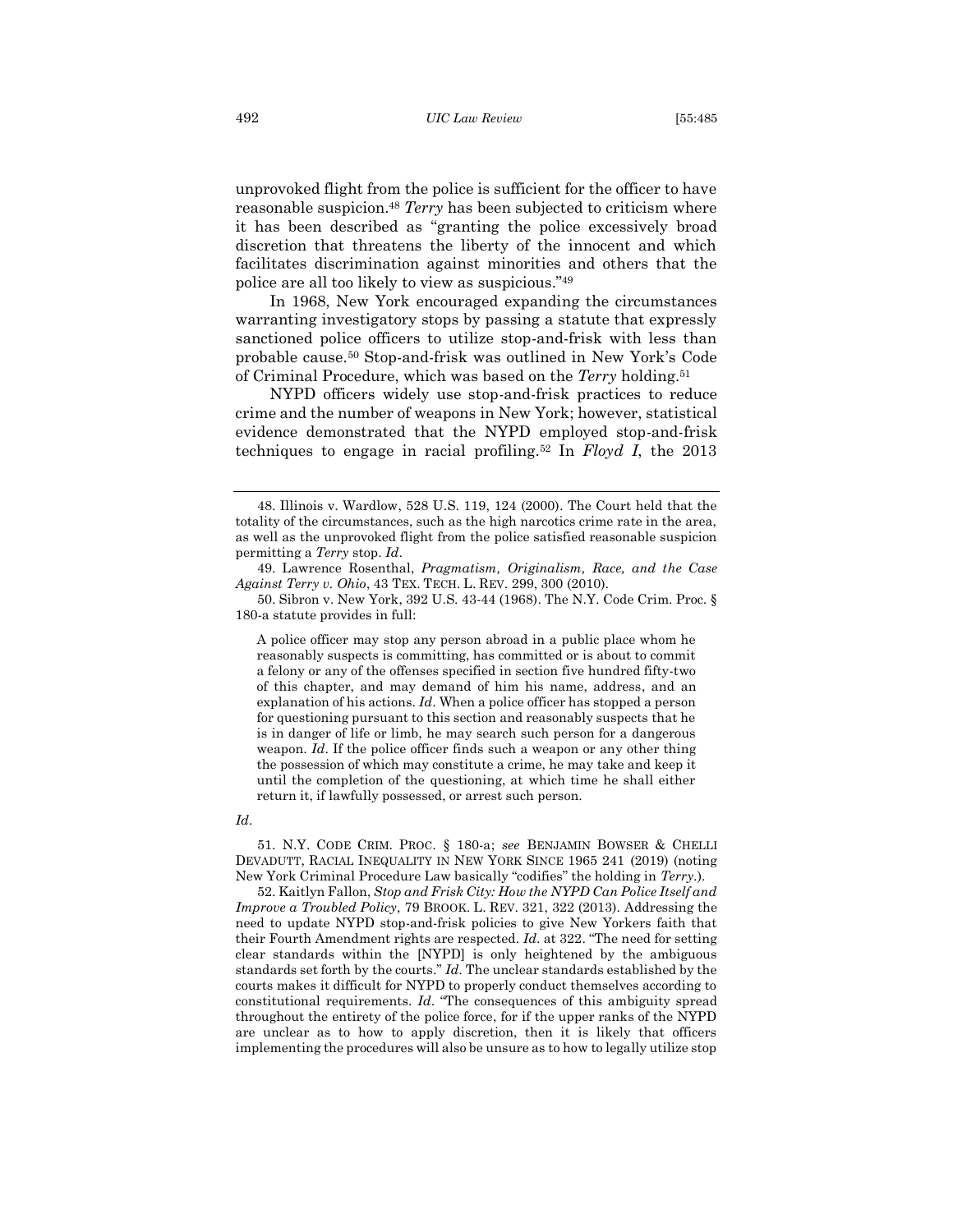landmark case that revised New York's stop-and-frisk policy, Dr. Jeffrey Fagan conducted a detailed analytical analysis of statistical data of UF-250 forms, also known as the "Stop, Question and Frisk Report Worksheet." <sup>53</sup> The Worksheets, which NYPD must complete after every *Terry* stop, contained several checkboxes meant for law enforcement to explain the circumstances of the stop. <sup>54</sup> Dr. Fagan's analysis uncovered the following data: from January 2004 to June 2012, the NYPD conducted over 4.4 million *Terry* stops, fifty-two percent of all stops were followed by a frisk to search for a weapon, and a weapon was found after 1.5 percent of these frisks.<sup>55</sup> Twelve percent of stops resulted in an arrest or summons, the remaining eighty-eight percent of 4.4 million stops did not require further law enforcement action, prosecution, or sanctions.<sup>56</sup> In 2010, New York City's population was approximately twenty-three percent Black, twenty-nine percent Latinx, and thirty-three percent white; however, Black and Latinx individuals accounted for eighty-three percent of 4.4 million stops, whereas white people accounted for a mere ten percent of stops.<sup>57</sup> Weapons were seized in one percent of the stops of Black individuals, 1.1 percent of the stops of Latinx, and 1.4 percent of whites' stops.<sup>58</sup> From 2004 to 2009, the NYPD indicated that the reasons for a stop were typically "Furtive Movement" and "Area Has Incidence of Reported Offense of Type Under Investigation" ("High Crime Area"); "Furtive Movement" accounted for forty-two percent of reasons why a stop was made, and the "High Crime Area" accounted for fifty-five percent. <sup>59</sup> From 2004 to 2009, stop-and-frisks were twenty-two percent more likely to end in an arrest if "High Crime" was not indicated, and eighteen percent more likely to result in an arrest if "Furtive Movement" was not predicted.<sup>60</sup>

In *Floyd I*, the court found that the stop-and-frisk policy employed by the NYPD was unconstitutional, as it permitted racial profiling and unconstitutional stops.<sup>61</sup> Specifically, the court found that New York City violated the Fourth Amendment of the U.S. Constitution, <sup>62</sup> which protects citizens from unreasonable search

and frisk discretion." *Id*.

<sup>53.</sup> *Floyd I*, 959 F. Supp. 2d at 572.

<sup>54.</sup> *Id*.

<sup>55.</sup> David Rudovsky & Lawrence Rosenthal, *Debate: The Constitutionality of Stop-and-Frisk in New York City*, 162 U. PA. L. REV. ONLINE 117, 120 (2013). 56. *Id*.

<sup>57.</sup> *Id*. at 121.

<sup>58.</sup> *Id*.

<sup>59.</sup> *Floyd I*, 959 F. Supp. 2d at 574.

<sup>60.</sup> *Id*. at 575.

<sup>61.</sup> *Id.* at 560.

<sup>62.</sup> *Id.* at 658-659.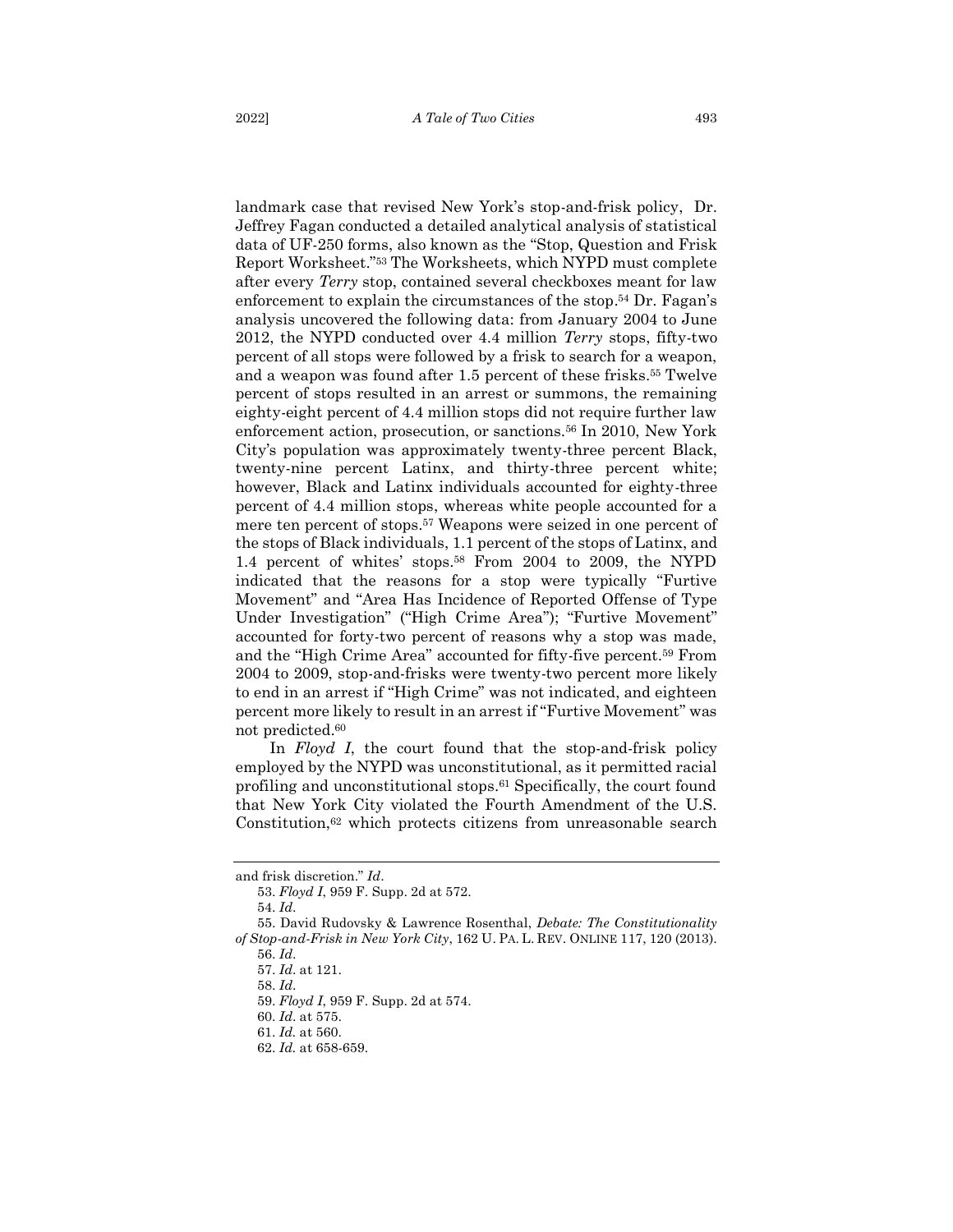and seizure, by employing stop-and-frisk.<sup>63</sup> Furthermore, New York violated the Fourteenth Amendment — which ensures the fundamental right of equal protection of all citizens under the law — by stopping Black and Latinx citizens based on racial profiling.<sup>64</sup>

To safeguard against further violations of the Fourth and Fourteenth Amendments, the court employed several remedy mechanisms;<sup>65</sup> the remedies imposed were to assure that NYPD stop-and-frisk policies conformed with the Fourth and Fourteenth Amendments. <sup>66</sup> The court ordered the appointment of an independent monitor to oversee the reform process;<sup>67</sup> the monitor was focused on modernizing NYPD's stop-and-frisk, through supervision, monitoring, discipline, and training.<sup>68</sup> Additionally, a pilot program required police officers to wear body cameras, as an additional safeguard, to help determine individual stops' constitutionality.<sup>69</sup>

Finally, in the *Floyd I Remedy* opinion, the court implemented a joint-remedial process for developing supplemental reforms.<sup>70</sup> The

64. U.S. CONST. amend. XIV § 1 (stating that

All persons born or naturalized in the United States, and subject to the jurisdiction thereof, are citizens of the United States and of the state wherein they reside. No state shall make or enforce any law which shall abridge the privileges or immunities of citizens of the United States; nor shall any state deprive any person of life, liberty, or property, without due process of law; nor deny to any person within its jurisdiction the equal protection of the laws.).

65. Edwar Estrada, *Regulating Stop and Frisk in New York City*, 28 J. CIV. RTS. & ECON. DEV. 345, 369 (2016).

66. Floyd v. City of NY, 959 F. Supp. 2d 668, 671 [hereinafter *Floyd I Remedy*].The purpose of the Remedies Opinion was to establish "suitable remedies" that would be deemed appropriate to properly rectify the harm caused by the violation of Black and Latinx individuals Fourth and Fourteenth Amendment rights. *Id*. at 671. The Order does not require an end to stop-andfrisk, but requires the practices and policies are conducted in a way that protects the rights and liberties of New Yorkers, while ensuring police protection. *Id*.

67. *Id*. at 676.

68. Fallon, *supra* note 52, at 333.

69. *Floyd*, 959 F. Supp. 2d at 685. A pilot program where NYPD requires body cameras be worn for a one-year period by officers in one precinct per borough, specifically in the precinct with the highest discriminatory stops in 2012. *Id*.

70. Estrada, *supra* note 65, at 369-370.

<sup>63.</sup> U.S. CONST. amend. IV (stating that

The right of the people to be secure in their persons, houses, papers, and effects, against unreasonable searches and seizures, shall not be violated, and no warrants shall issue, but upon probable cause, supported by oath or affirmation, and particularly describing the place to be searched, and the persons or things to be seized.).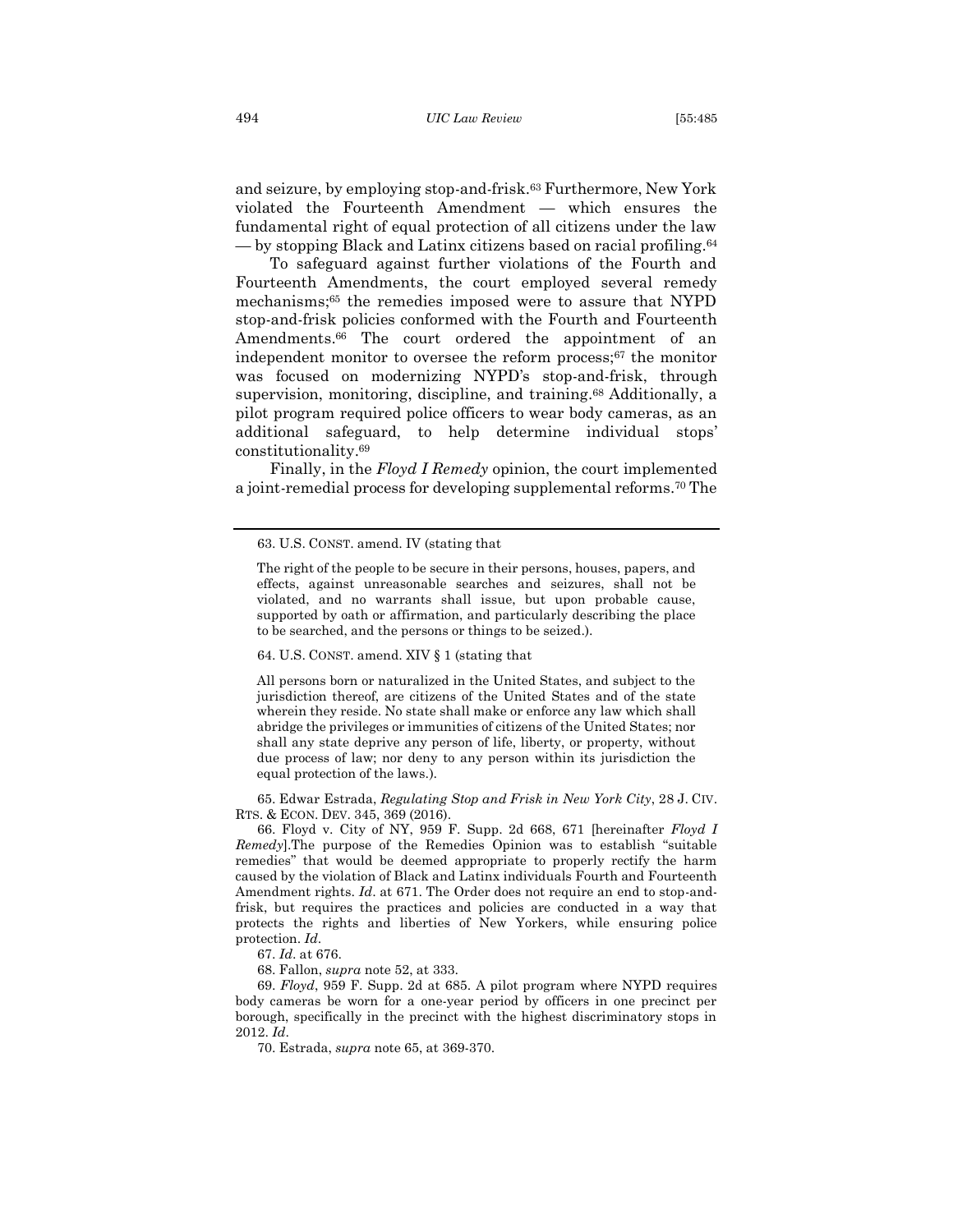joint-remedial process solicited solutions from New Yorkers within the community on policies or practices that conformed with the United States Constitution.<sup>71</sup> The opinion noted:

community input is perhaps an even more vital part of a sustainable remedy in this case. The communities most affected by the NYPD's use of stop-and-frisk have a distinct perspective that is highly relevant to crafting effective reforms. No amount of legal or policing expertise can replace a community's understanding of the likely practical consequences of reforms in terms of both liberty and safety. 72

The joint-remedial process involves many individuals from the community.<sup>73</sup> The court noted that if the reformation of stop-andfrisk is not "perceived as legitimate" by those disenfranchised, the reformation will be unsuccessful, the community's ability to communicate about an appropriate remedy prevents discord and encourages positive police and community relations.<sup>74</sup>

## *B. Social Distancing Mandates*

<span id="page-11-0"></span>New York drew global attention based on increasing COVID-19 infection rates, as well as the disparate impact of health and economic hardship on Black and Latinx New Yorkers. <sup>75</sup> In June 2020, according to New York City's Health Department data, thirtyfour percent of fatalities due to COVID-19 were Latinx, but this community only accounted for twenty-nine percent of the city's

<sup>71.</sup> *Floyd*, 959 F. Supp. 2d at 686-87.

<sup>72.</sup> *Id*. 73. *Id*.

<sup>74.</sup> *Id*. The court noted that:

it is important that a wide array of stakeholders be offered the opportunity to be heard in the reform process: members of the communities where stops most often take place; representatives of religious, advocacy, and grassroots organizations; NYPD personnel and representatives of police organizations; the District Attorneys' offices; the CCRB; representatives of groups concerned with public schooling, public housing, and other local institutions; local elected officials and community leaders; representatives of the parties, such as the Mayor's office, the NYPD, and the lawyers in this case; and the non-parties that submitted briefs: the Civil Rights Division of the DOJ, Communities United for Police Reform, and the Black, Latino, and Asian Caucus of the New York City Council.

*Id*.

<sup>75.</sup> Jeffery C. Mays & Andy Newman, *Virus Is Twice as Deadly for Black and Latino People Than Whites in N.Y.C.,* N.Y. TIMES (June 26, 2020), www.nytimes.com/2020/04/08/nyregion/coronavirus-race-deaths.html [perma.cc/4AWV-6GDJ].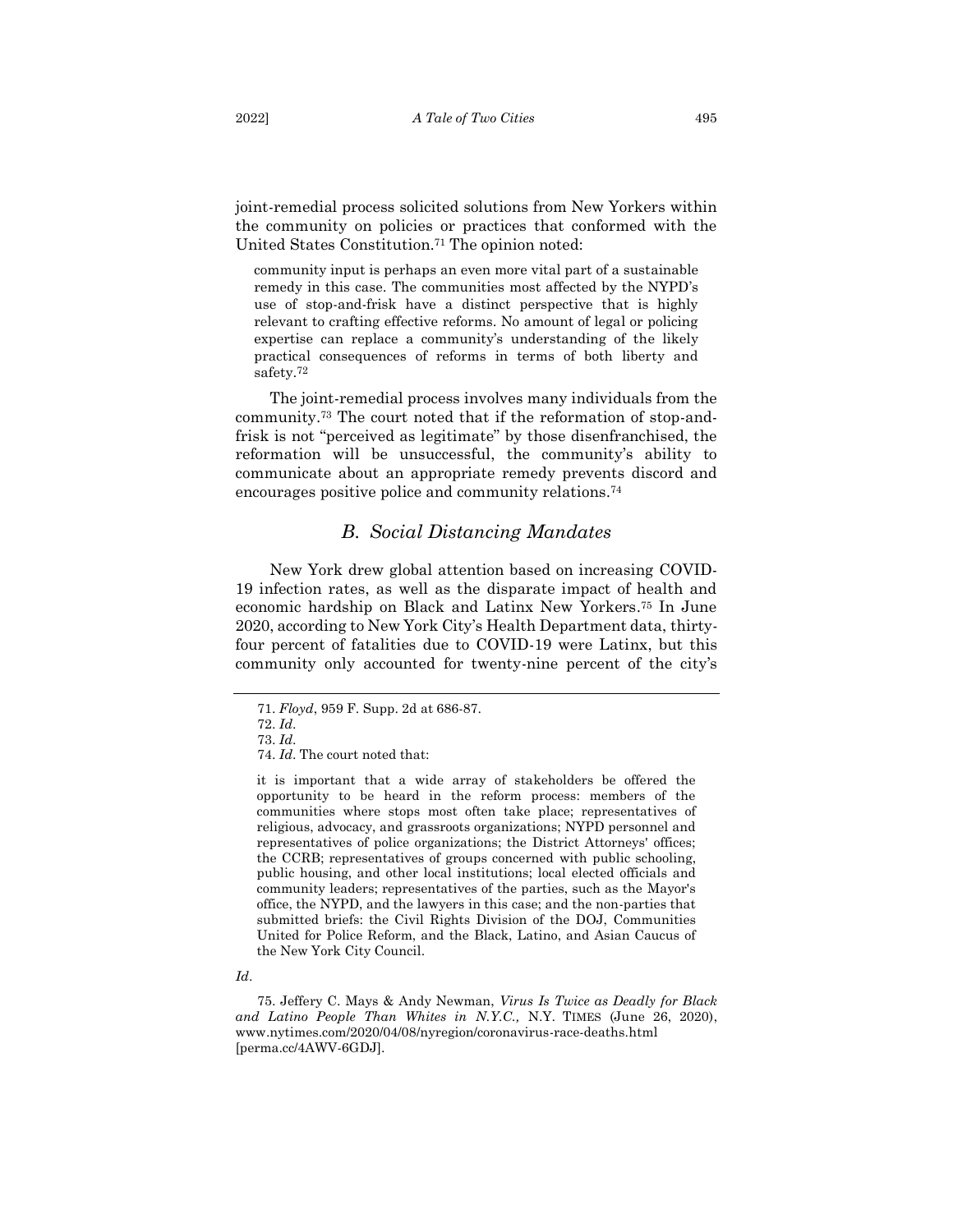population.<sup>76</sup> Likewise, twenty-eight percent of deaths from COVID-19 were Black New Yorkers but this community only accounted for twenty-two percent of the population.<sup>77</sup>

Additionally, viral social media videos surfaced, displaying a stark difference between the enforcement of social distancing regulations against Black and Latinx individuals.<sup>78</sup> Videos and pictures on public forums showed NYPD officers doling out face masks to white residents in West Village and Central Park while on the other hand doling out threats, force, and violence against Black and Latinx individuals for failing to adhere to the social distancing requirements.<sup>79</sup>

An analysis of the available data on NYPD's COVID-19 policing demonstrated disparate treatment based on the individual's race and their location.<sup>80</sup> According to NYPD data, from March 16 to May 4, 2020, 374 summonses for violating social distancing mandates were issued by the police.<sup>81</sup> Of the 374 summonses issued during the dates in question, 304 were issued to Black and Latinx people.<sup>82</sup> Additionally, a statistical analysis prepared by the Legal Aid Society indicated that "[eighteen] of the [twenty] precincts with the highest rates of known social distancing arrests or summonses per 10,000 people are in the majority Black and Latin[x] precincts," even though less than half (46.2 percent) of 311 social distancing complaints were in regards to violations in those neighborhoods. 83

The NYPD's social distancing practices raise serious concerns for minority New Yorkers.<sup>84</sup> Despite the Remedial orders imposed in *Floyd I* to change the NYPD's stop-and-frisk discriminatory

79. *Id*. An analysis showed that of forty people arrested for violating social distancing guidelines during that time, thirty-five were African American, four were Hispanic, and one was white. *Id*. The arrests were conducted in Brownsville, Bedford-Stuyvesant, Cypress Hills, and East New York neighborhoods were a large portion of the population are Black and Latinx. *Id*.

80. Josiah Bates, *Police Data Reveals Stark Racial Discrepancies in Social Distancing Enforcement Across New York City*, TIME (May 8, 2020), www.time.com/5834414/nypd-social-distancing-arrest-data/.

8AF2] [hereinafter Offenhartz I].

<sup>76.</sup> *Id*.

<sup>77.</sup> *Id*.

<sup>78.</sup> Christina Carrega & Aaron Katersky, *NYPD arrested more people of color for social distancing and other charges, data shows*, ABC NEWS (May 8, 2020), www.abcnews.go.com/US/nypd-arrested-people-color-social-distancingcharges-data/story?id=70573776 [perma.cc/6QR5-MCX6].

<sup>81.</sup> *Id*.

<sup>82.</sup> *Id*.

<sup>83.</sup> *Floyd II*, 2020 U.S. Dist. LEXIS 119864, at \*16.

<sup>84.</sup> Jake Offenhartz, *"Déjà Vu": Attorney Say De Blasio's Social Distancing Enforcement is Stop-and-Frisk All Over Again*, GOTHAMIST (May 26, 2020), www.gothamist.com/news/d%C3%A9j%C3%A0-vu-attorneys-say-de-blasiossocial-distancing-enforcement-is-stop-and-frisk-all-over-again [perma.cc/LU78-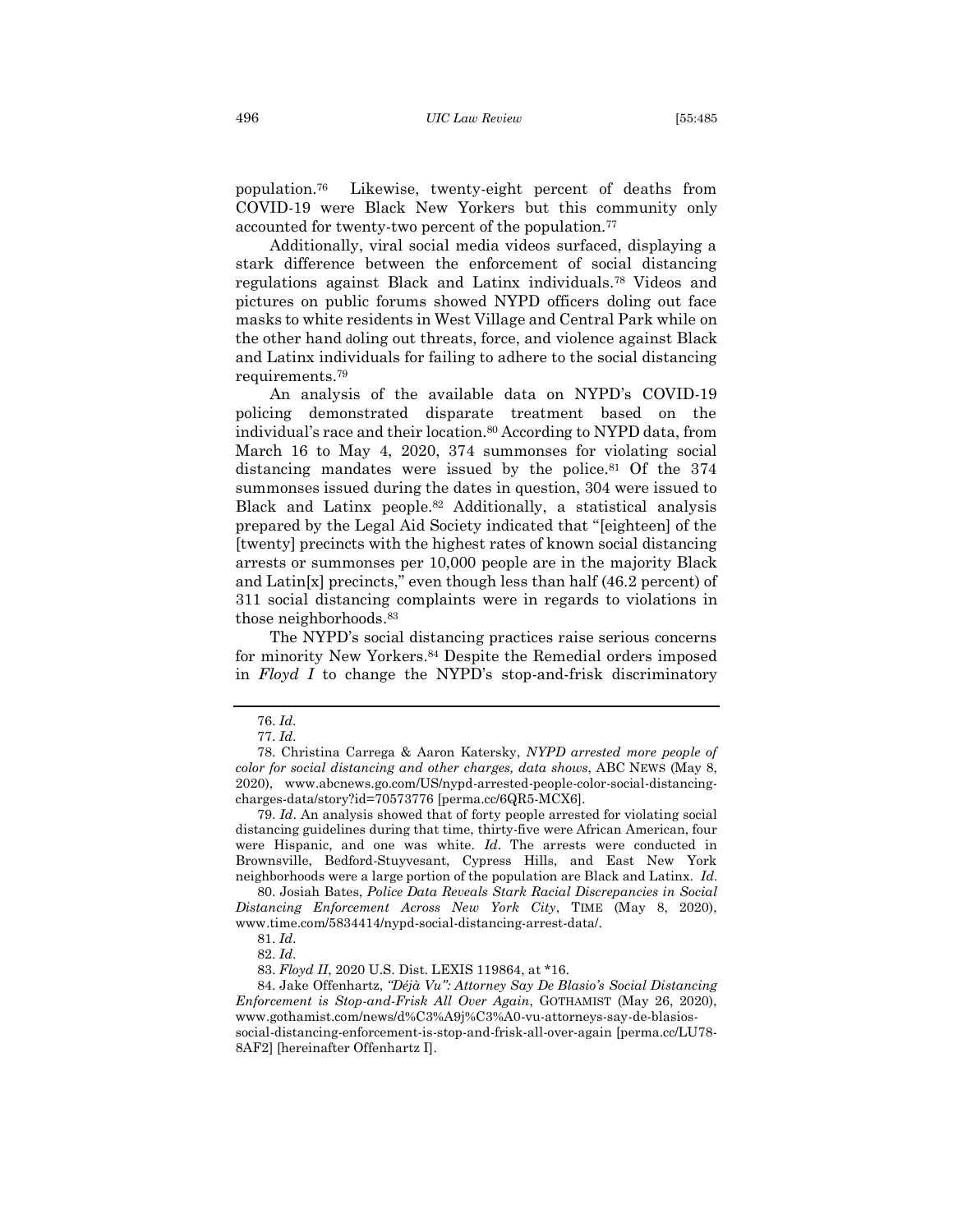policies, and the protections granted under the Fourth and Fourteenth Amendments, the NYPD continues displaying discriminatory practices and policies which directly impact people of color.<sup>85</sup> In an analysis report released by the Brooklyn's District Attorney's Office, the report stated that thirty-nine of the forty individuals arrested for violations of social distancing regulations were minorities.<sup>86</sup> The numbers reinforce allegations of racially disparate policing during the pandemic, coupled with viral videos revealing brutal police encounters in response to violations of social distancing regulations.<sup>87</sup>

Public defenders at the Legal Aid Society noted the number of summonses and arrests likely minimizes the level of enforcement in black neighborhoods, emphasizing that "police have used alleged social distancing infractions as a pretext to arrest people of color for minor offenses, such as marijuana possession."<sup>88</sup> The data available on social distancing enforcement appears to be reminiscent of unconstitutional stop-and-frisk policies employed by the NYPD, with many individuals in minority communities complaining of the unequal police treatment.<sup>89</sup> de Blasio dismissed claims linking the enforcement of social distancing regulations to former stop-and frisk policy's stating that "[he's] not going to sacrifice saving lives because people are fearful of something that loomed in the past."<sup>90</sup> In agreeance, NYPD Commissioner Dermot Shea maintained that there was no evidence or pattern of disparate impact in social distancing regulations in communities of color, noting that "the common denominator here is starting with a lack of compliance."<sup>91</sup>

Despite the concerning available statistics on social distancing arrests, requests to the NYPD for complete "demographic and neighborhood data" have been ignored which limits the ability of minority communities to hold the NYPD accountable for disparate enforcement of social distancing regulations.<sup>92</sup> Furthermore, the racial disparity in social distancing enforcement demonstrated by

<sup>85.</sup> *Id*.

<sup>86.</sup> Jake Offenhartz, *De Blasio Shrugs Off Leaked Data Showing Massive Racial Disparities in NYPD's Social Distancing Arrests*, GOTHAMIST (May 8, 2020), www.gothamist.com/news/de-blasio-shrugs-leaked-data-showingmassive-racial-disparities-nypds-social-distancing-arrests [perma.cc/V3VA-Z5C7] [hereinafter Offenhartz II].

<sup>87.</sup> *Id*.

<sup>88.</sup> *Id*.

<sup>89.</sup> Offenhartz I, *supra* note 84.

<sup>90.</sup> Offenhartz II, *supra* note 86 (explaining that the disparity in social distancing regulations demonstrated through race neutral policies highlighted preexisting issues between the police and the black community).

<sup>91.</sup> *Id*.

<sup>92.</sup> *Id*.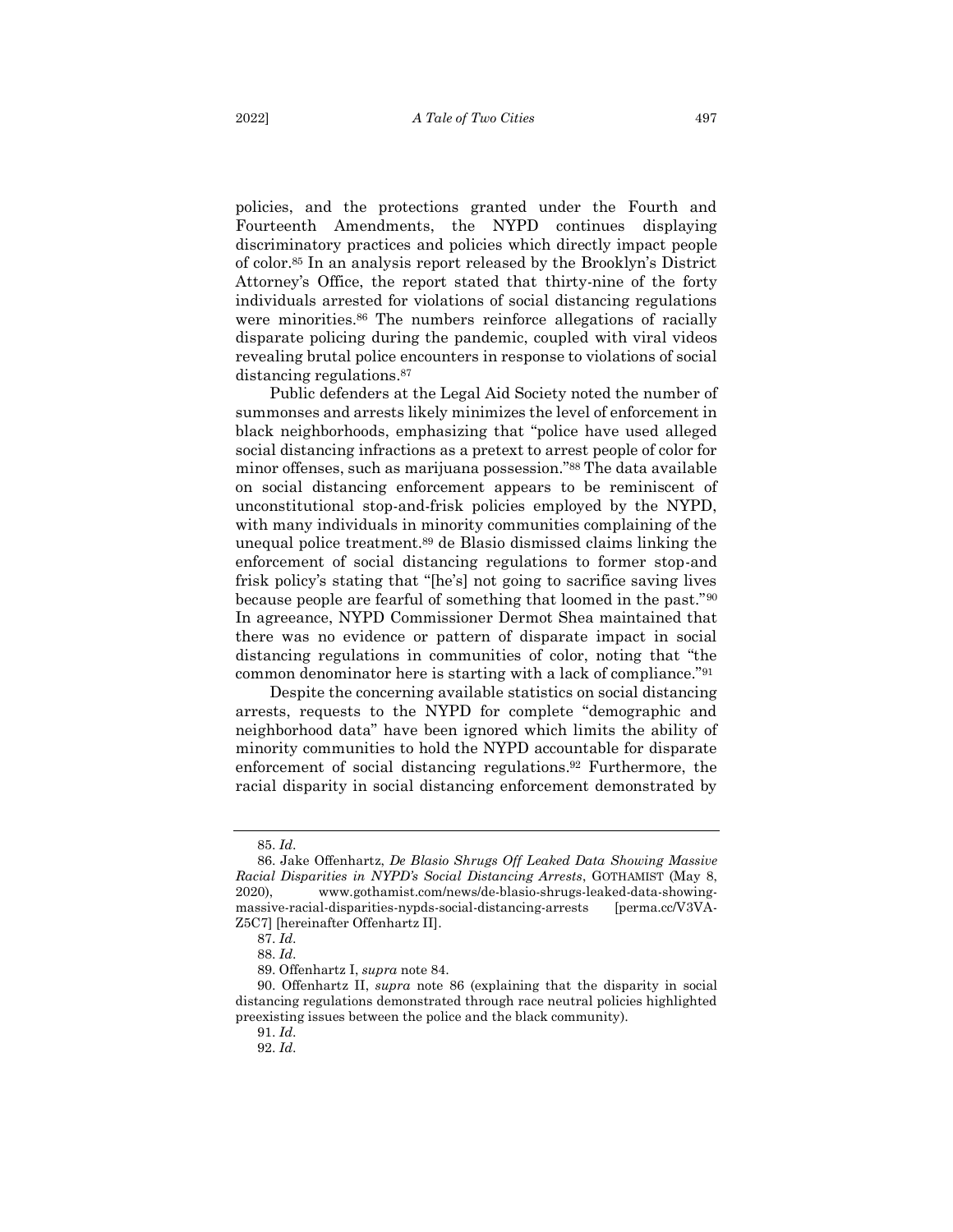<span id="page-14-0"></span>NYPD cannot adequately be justified by race-neutral causes.<sup>93</sup>

# *C. Constitutional Rights Under the Fourth and Fourteenth Amendments*

The Fourth Amendment ensures the "right of people to be secure in their persons, houses, papers, and effects, against unreasonable search and seizures."<sup>94</sup> Historically, the Fourth Amendment was not ambiguously drafted towards protecting the freedom of minorities but was ingrained in anti-imperialist beliefs.<sup>95</sup> Early history indicates that the British subjected the colonist to unreasonable searches and seizures of their home.<sup>96</sup> After the United States Constitution was drafted, the Framers introduced an amendment that provided that each man's home has protections under English law against unreasonable search and seizures.97 The United States Supreme Court has recognized that "no right is held more sacred. . . than the right of every individual to be. . . free from the restraint or interference of others, unless by clear and unquestionable authority of law."<sup>98</sup> It was the Framer's specific intent "to safeguard the privacy and security of individuals against arbitrary invasions by governmental officials."<sup>99</sup>

Prior to *Terry*, the Fourth Amendment framework was wellsettled law.<sup>100</sup> The Fourth Amendment required probable cause to perform searches and seizures.101 The Supreme Court indicated in *Agnello v. United States* that a warrantless search would always be "unreasonable and abhorrent" under a Fourth Amendment analysis.<sup>102</sup> However, the Supreme Court in *Terry v. Ohio* lowered

<sup>93.</sup> *See* Lonnae O'Neal, *A police expert explains why brothers get arrested for not social distancing*, ANDSCAPE (May 20, 2020), www.andscape.com/features/apolice-expert-explains-why-brothers-get-arrested-for-not-social-distancing/ [perma.cc/DB2U-SXYH].

<sup>94.</sup> U.S. CONST. amend. IV.

<sup>95.</sup> ANN FAGAN GINGER, THE LAW, THE SUPREME COURT AND THE PEOPLE'S RIGHTS 222-23 (Barron's eds., 2nd ed. 1977).

<sup>96.</sup> *Id*.

<sup>97.</sup> *Id*.

<sup>98.</sup> Union Pac. R.R. Ci. v. Botsford, 141 U.S. 250, 251 (1891).

<sup>99.</sup> Camara v. Mun. Court, 387 U.S. 523, 528 (1967).

<sup>100.</sup> Scott E. Sundby, *A Return to Fourth Amendment Basics: Undoing the Mischief of Camara and Terry*, 72 MINN. L. REV. 383, 386 (1988).

<sup>101.</sup> *Id*.

<sup>102.</sup> Agnello v. United States, 269 U.S. 20, 32 (1925). Citing *Boyd v. United States*, *Weeks v. United States*, *Silverthrone Lumber Co v. United States*, and *Gouled v. United States*, the Supreme Court noted that although the question had never been decided by the court, it had always been presumed that an individual's home could not be legally searched absent a search warrant, except in situations as an "incident to a lawful arrest therein." *Id*. The Fourth Amendment is equally applied to those suspected and the innocent. *Id*. Thus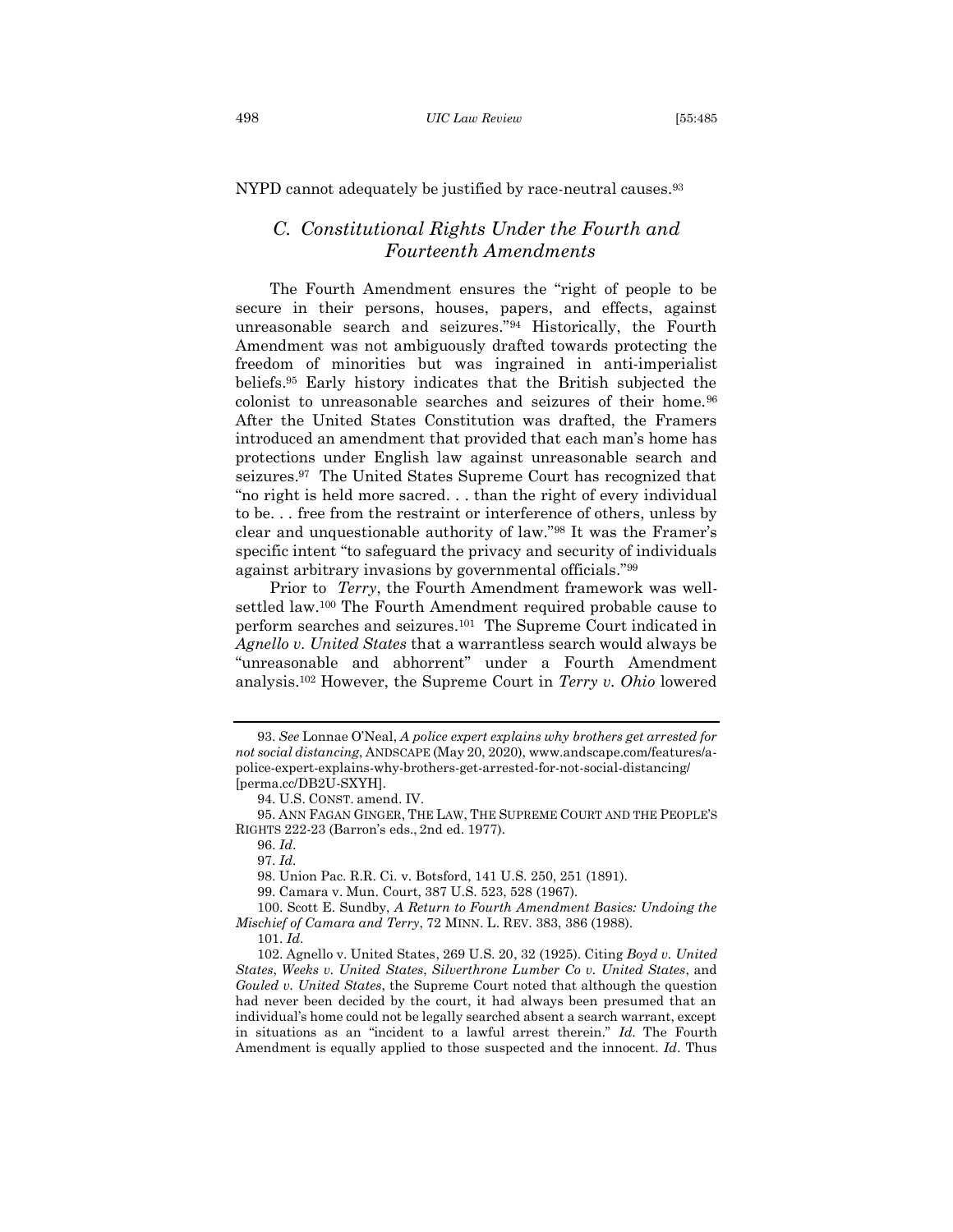the precedented standard that police officers were required to meet and permitted specific searches, such as stop-and-frisk.<sup>103</sup> The Court held in *Terry* that the Fourth Amendment legal framework allowed restricted warrantless searches and seizures if the police officer's reasonable suspicion, based on an articulable fact, led them to believe that a crime is being perpetrated and the individual is armed.<sup>104</sup> The Court balanced the governmental interest of officer safety and the need to investigate criminal acts against an individual's interest in the fundamental right to privacy.<sup>105</sup> Thus, the Supreme Court permitted police officers the ability to depend on their reasonable suspicions under limited circumstances.<sup>106</sup>

The Supreme Court has permitted a greater degree of deference to police officers' assessments of potential criminal conduct.<sup>107</sup> The Supreme Court extended *Terry's* holding to allow the totality of all the circumstances together with the individual's actions in question to be measured to determine reasonable suspicion.<sup>108</sup> In *United States v. Sokolow*, the Court stated:

a court sitting to determine the existence of reasonable suspicion must require the agent to articulate the factors leading to that conclusion, but the fact that these factors may be set forth in a "profile" does not somehow detract from their evidentiary significance as seen by a trained agent.<sup>109</sup>

Although the Supreme Court has held that conformance with aspects of a profile may not constitute reasonable suspicion that entails "independent judgment" by the courts, it stipulated that appellate courts should permit "due weight" to a trial court's finding that the police officer evoked "inferences based on his own experience," and thus was "credible" and "reasonable."<sup>110</sup> *Terry's* expansion created considerable police discretion, resulting in racebased decisions, and arbitrary policies, by law enforcement.<sup>111</sup>

107. United States v. Sokolow, 490 U.S. 1, 8 (1989).

108. *Id*.

110. Thomas B. McAffee, *Setting Us Up for Disaster: The Supreme Court's Decision in Terry v. Ohio*, 12 NEV. L.J. 609, 615-16 (2012).

111. *See* Wayne R. LaFave, *The "Routine Traffic Stop" from Start to Finish: Too Much "Routine," Not Enough Fourth Amendment*, 102 MICH. L. REV. 1843, 1844-45 (2004) (noting in recent years, due to the discretion police officers are permitted to exercise, when a modicum of alleged suspicious circumstances are observed, it is often followed by a trivial offense that can be used to justify a stop).

searching an individual's home without a warrant is on its face "unreasonable and abhorrent." *Id*.

<sup>103.</sup> *Terry*, 392 U.S. at 16.

<sup>104.</sup> *Id*. at 21.

<sup>105.</sup> *Id.* at 20-1.

<sup>106.</sup> *Id*. at 22.

<sup>109.</sup> *Id*. at 10.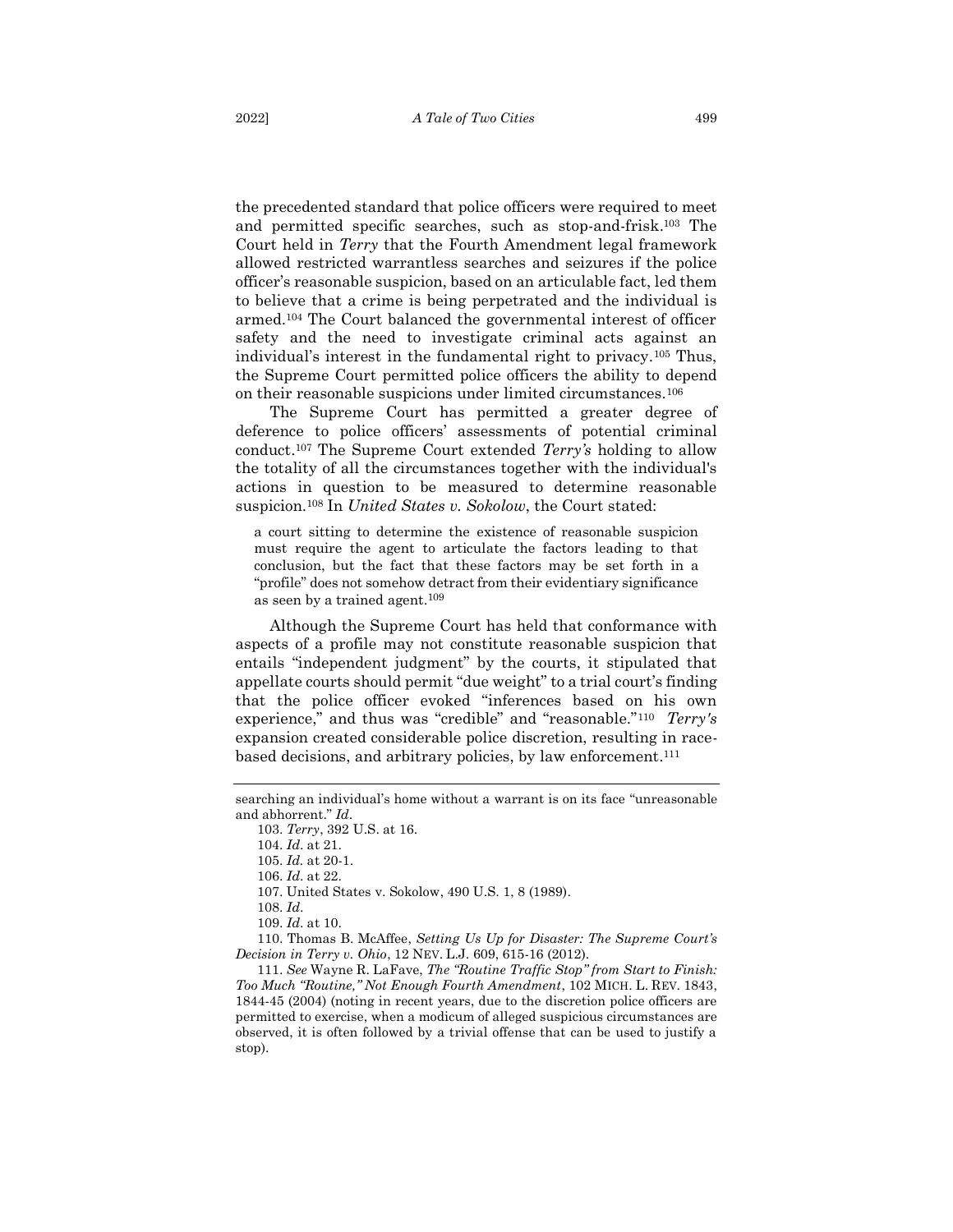Moreover, racial minorities are amongst those disadvantaged by expanding Fourth Amendment doctrines in relation to police searches and temporary detainments imposed through neutral policies.<sup>112</sup> Under the Equal Protection Clause of the Fourteenth Amendment:

No State shall make or enforce any law which shall abridge the privileges or immunities of citizens of the United States; nor shall any State deprive any person of life, liberty, or property, without due process of law; nor deny to any person within its jurisdiction the equal protection of the laws. <sup>113</sup>

Courts have interpreted the Equal Protection Clause to mean interpreted through the courts hold that all state actors' classifications based on race should be looked at under strict scrutiny, irrespective of whether minorities were aided or harmed by the classification.<sup>114</sup> For example, in *Richmond v. J. A Croson*, the Court noted:

Absent searching judicial inquiry into the justification for such racebased measures, there is simply no way of determining what classifications are "benign" or "remedial" and what classifications are in fact motivated by illegitimate notions of racial inferiority or simple racial politics. Indeed, the purpose of strict scrutiny is to "smoke out" illegitimate uses of race by assuring that the legislative body is pursuing a goal important enough to warrant use of a highly suspect tool. The test also ensures that the means chosen "fit" this compelling goal so closely that there is little or no possibility that the motive for the classification was illegitimate racial prejudice or stereotype.<sup>115</sup>

Under strict scrutiny, the statute or policy must directly advance a compelling government interest while achieving the least restrictive method of completing the requirement.<sup>116</sup> The government must demonstrate that the racial classification was

<sup>112.</sup> *Id*.

<sup>113.</sup> U.S. CONST. amend. XIV, § 1.

<sup>114.</sup> Richmond v. J. A. Croson Co., 488 U.S. 469, 493-94 (1989). City Council adopted a plan that required contractors to subcontract at least thirty percent of the dollar amount to one or more Minority Business Enterprises. *Id*. The goal was to encourage participation of minority businesses in constructing public projects. *Id*. The Court held that the statute violated the Equal Protection Clause of the Fourteenth Amendment. Specifically finding that the City failed to demonstrate the need for remedial action in granting Minority Businesses Enterprises public construction contracts and failed to demonstrate a compelling governmental interest. *Id*.

<sup>115.</sup> *Id*. at 493.

<sup>116.</sup> R. Randall Kelso, *Standards of Review Under the Equal Protection Clause and Related Constitutional Doctrines Protecting Individual Rights: The "Base Plus Six" Model and Modern Supreme Court Practice*, 4 U. PA. J. CONST. L. 225, 228 (2001). The author discusses the current standards of reviews under the Equal Protection Clause, the problems posed by the standards of scrutiny imposed, and proposes a possible solution. *Id*.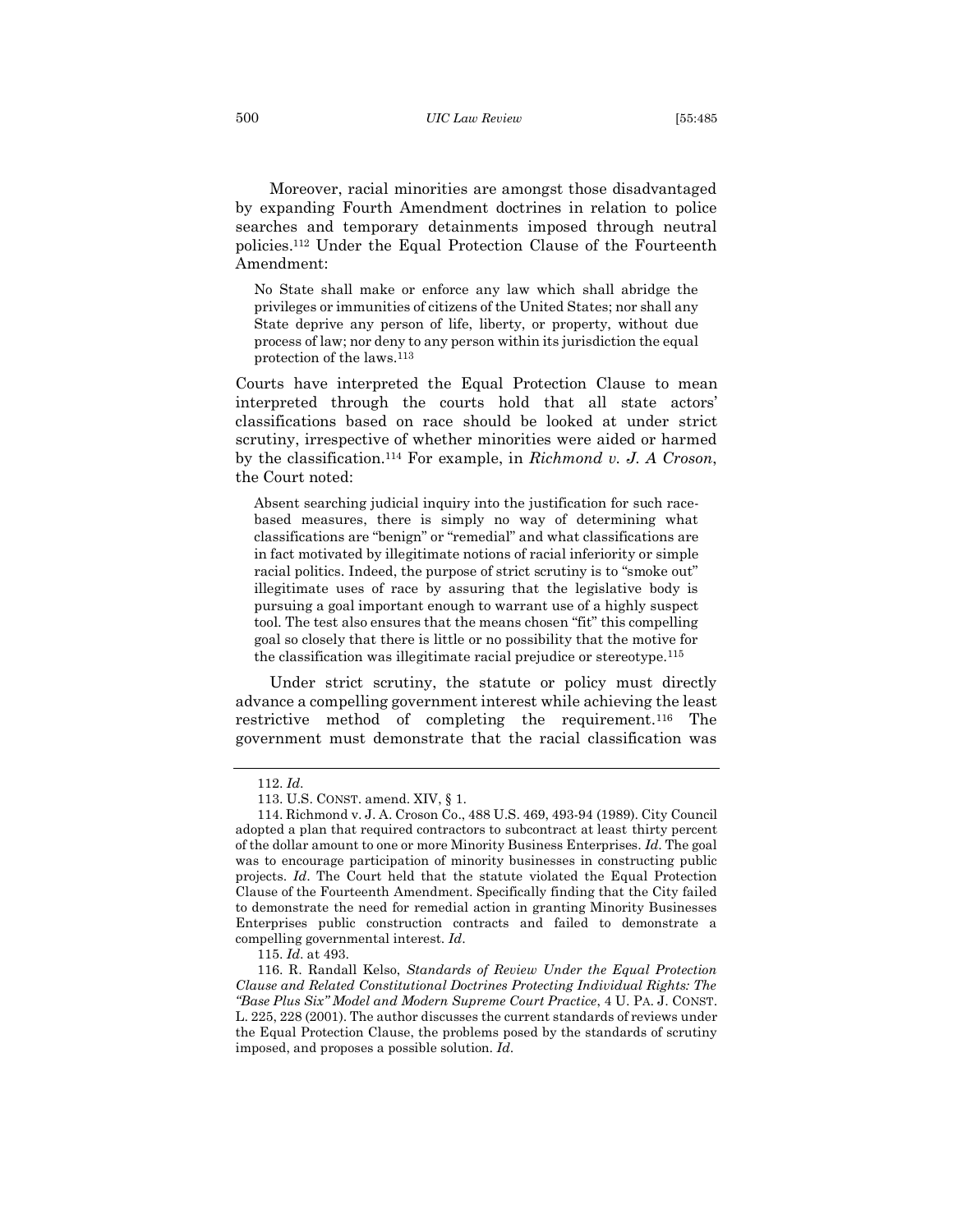utilized based on the government's actual purpose for adopting the classification.<sup>117</sup> Courts will not allow "speculations of counsel" about plausible purposes when strict scrutiny is being applied.<sup>118</sup> Furthermore, the compelling interest must be very strong; thus, most governmental interests are not compelling enough to satisfy this rigorous test.<sup>119</sup>

In *Grutter v. Bollinger*, the court noted:

When race-based action is necessary to further a compelling governmental interest, such action does not violate the constitutional guarantee of equal protection so long as the narrow-tailoring requirement is also satisfied. Context matters when reviewing racebased governmental action under the Equal Protection Clause. . . Not every decision influenced by race is equally objectionable, and strict scrutiny is designed to provide a framework for carefully examining the importance and the sincerity of the reasons advanced by the governmental decisionmaker for the use of race in that particular context.<sup>120</sup>

Because inequalities can occur intentionally or unintentionally, the Supreme Court has held that the Equal Protection Clause does not forbid policies enacted by the government that unintentionally lead to racial disparity.<sup>121</sup> In fact, other clauses of the Constitution may enable Congress the ability to address unintentional disparate impacts.<sup>122</sup>

In *Personnel Administrator of Massachusetts v. Feeney*, the Court noted discriminatory purpose implies that the decisionmaker selected or reaffirmed a specific policy due to, not just despite, disparate effects on a protected group.123 The Court analyzed the legislative purpose behind the veterans' hiring preference statute and found that since the aim was not to be "invidiously" discriminatory to women, the appellee needed to demonstrate more than a disparate impact to satisfy her claim.<sup>124</sup> Disparate impact might involve racial classifications in two primary ways.<sup>125</sup> First, disparate impact might be involved in the legislation's text, subject

123. Personnel Adm'r of Mass. v. Feeney, 442 U.S. 256, 279 (1979).

<sup>117.</sup> Russel W. Galloway, Jr., *Basic Equal Protection Analysis*, 29 SANTA CLARA L. REV. 121, 134 (1989).

<sup>118.</sup> *Id*.

<sup>119.</sup> *Id*.

<sup>120.</sup> Grutter v. Bollinger, 539 U.S. 306, 327 (2003).

<sup>121.</sup> Kenji Yoshino, *The New Equal Protection*, 124 HARV. L. REV. 747, 763- 64 (2011).

<sup>122.</sup> *Id*.

<sup>124.</sup> *Id*.

<sup>125.</sup> Kenneth L. Marcus, *The War Between Disparate Impact and Equal Protection*, 2009 CATO SUP. CT. REV. 53, 62 (2009).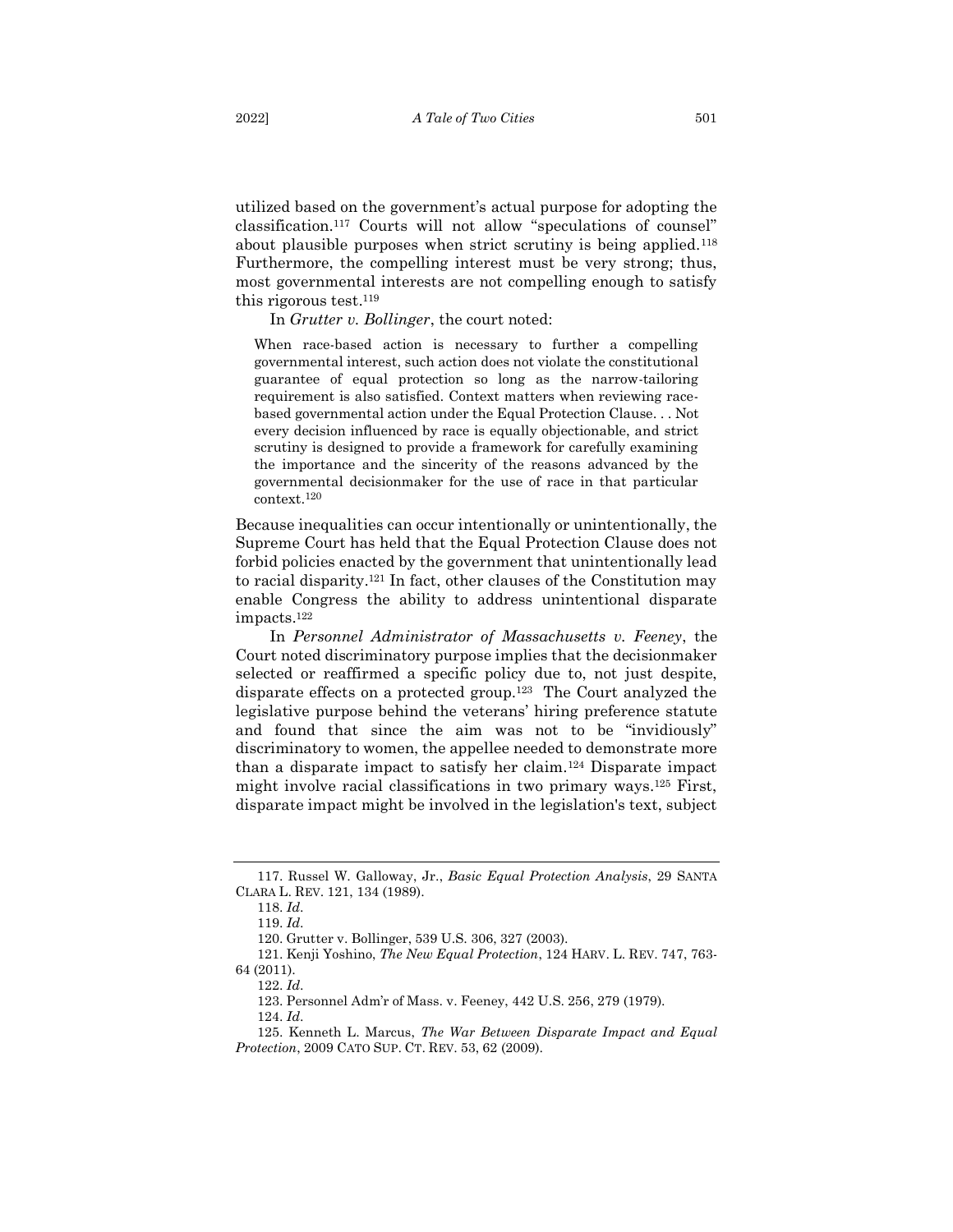to judicial review to under the strict scrutiny standard;<sup>126</sup> second, in public employees' actions in compliance with the enacted legislation.<sup>127</sup>

Although disparate impact is subjected to racial classifications in two ways, the Constitution strictly forbids police officers from pursuing individuals for criminal investigation solely based on their race.<sup>128</sup> Citizens are entitled to Equal Protection at all times, and if law enforcement "adopts a policy, employs a practice, or in a given situation takes steps to initiate an investigation of a citizen based solely upon that citizen's race, without more, then a violation of the Equal Protection Clause has occurred."<sup>129</sup>

# <span id="page-18-0"></span>*D. Legal Standards Following Floyd v. City of New York*

In *Floyd I*, the Southern District of New York found New York City liable for a practice of unconstitutional stop-and-frisks and racial profiling.<sup>130</sup> The court held that the city was liable under the Fourth Amendment for deliberate indifference and widespread practice.<sup>131</sup> Deliberate indifference was demonstrated by the conduct of NYPD's senior officials' failure to change policies despite actual and constructive knowledge of Fourth Amendment violations. <sup>132</sup> Also, NYPD's practice of stop-and-frisk that lacked reasonable suspicion was so common it was considered standard routine.<sup>133</sup>

Additionally, the court found that the city violated the plaintiff's Fourteenth Amendment rights by enacting a policy that indirectly caused racial profiling and the NYPD had been deliberately indifferent to the intentional discriminatory

<sup>126.</sup> *Id*.

<sup>127.</sup> *Id*.

<sup>128.</sup> United States v. Avery, 137 F.3d 343, 353 (1997). *Avery* holds that police officers violate the Equal Protection Clause if they conduct a drug trafficking investigation solely on the basis of race. *Id* at 353-54. Additionally, in *Brignoni-Ponce*, the Supreme Court held that Mexican ancestry alone is not sufficient to detain, and question, individuals while searching for undocumented individuals. *Brignoni-Ponce*, 422 U.S. at 885-86. The Court notes that Mexican ancestry is a relevant factor, but alone it does not justify questioning or detaining all Mexicans to determine if they are in the United States legally. *Id*.

<sup>129.</sup> *Avery*, 137 F.3d at 355. In this case, the officers were not solely depending on the defendant's race when they conducted a stop but based the stop on a totality of the circumstances. *Id*. at 357-58.

<sup>130.</sup> *Floyd I*, 959 F. Supp. 2d at 562.

<sup>131.</sup> *Id*.

<sup>132.</sup> *Id*. at 658-59.

<sup>133.</sup> *Id*. at 659-60.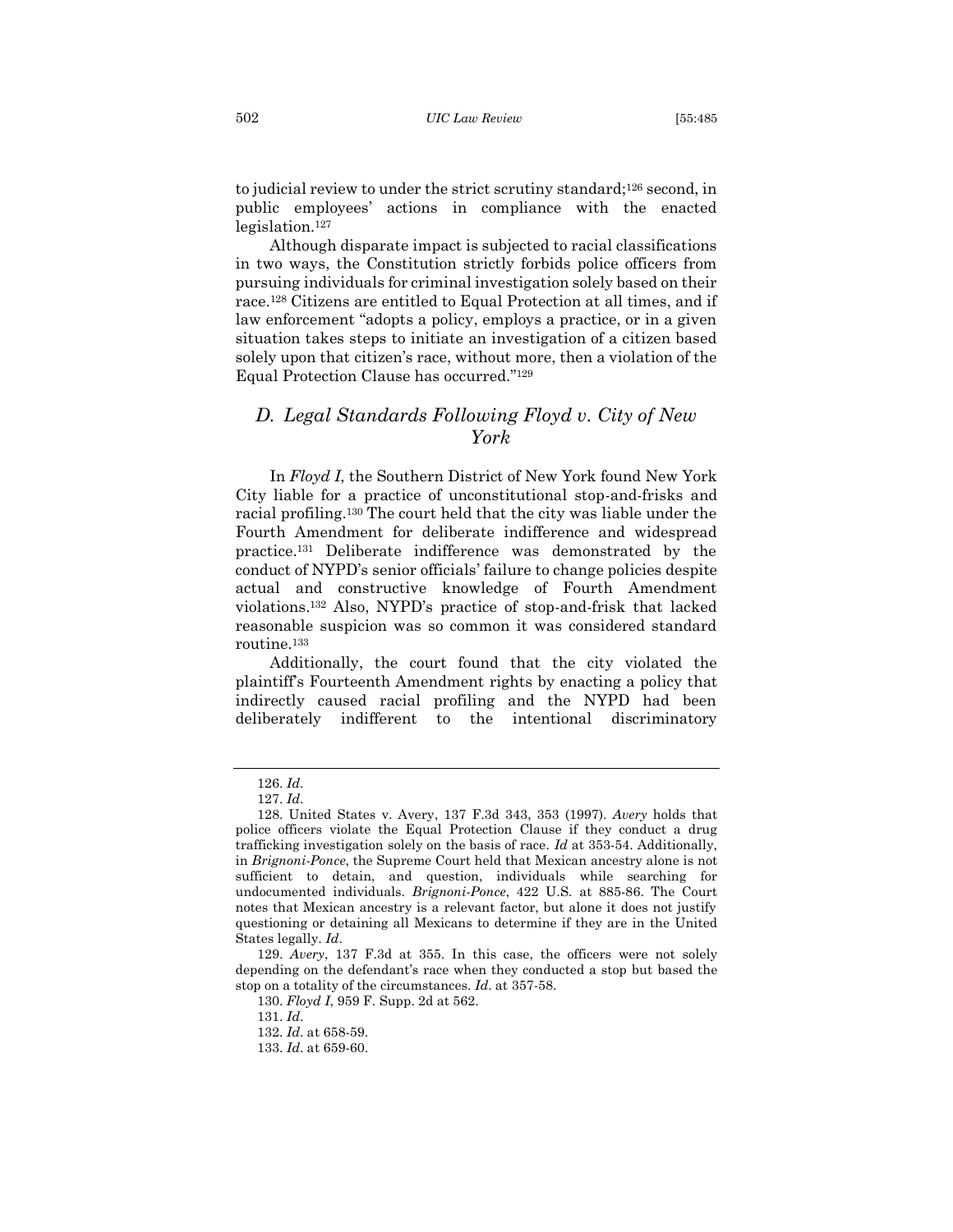application at supervisory levels.<sup>134</sup> NYPD violated the Fourteenth Amendment by approving a policy that conducted stops partially based on criminal suspect behavior, where race was the main factor.<sup>135</sup> Furthermore, the plaintiffs introduced evidence of senior officials' deliberate indifference to the disparate impact stop-andfrisk had on minority communities.<sup>136</sup> As a result of the holding in *Floyd I*, the court enacted remedies that included reforming policies, training, documentation, and an independent monitor to ensure compliance with the remedies to provide a violation of individual constitutional rights would repeatedly occur.<sup>137</sup>

#### III. ANALYSIS

<span id="page-19-0"></span>Whether the enforcement of stay-at-home orders and social distancing regulations has violated individuals' Fourth and Fourteenth Amendment rights has been a focal concern. Part III will examine the racial disparity in the enforcement of stay-at-home orders and social distancing rules in New York with former stopand-frisk practices. This section will also provide a constitutional analysis of the disparate enforcement of race-neutral policies enacted during the pandemic and how arrests are centered in predominantly Black neighborhoods.

# <span id="page-19-1"></span>*A. Comparing NYPD's Enforcement of Stay-At-Home Orders and Social Distancing Regulations*

NYPD's stay-at-home orders and social distancing regulations are subject to the court's holding in *Floyd I*. In *Floyd I*, the court ordered NYPD to eliminate practices and policies that promote racial discrimination.<sup>138</sup> Specifically, the court noted that deliberate indifference and policies that indicated widespread practice and statistical data that supported the disparate impact on Black and Latinx communities were indicators that NYPD's use of stop-andfrisk was unconstitutional.<sup>139</sup> Likewise, the NYPD's

<sup>134.</sup> *Id*.

<sup>135.</sup> *Id*. at 660.

<sup>136.</sup> *Id*. at 658.

<sup>137.</sup> *Floyd I Remedy*, 959 F. Supp. 2d at 677.

<sup>138.</sup> *Floyd I,* 959 F. Supp. 2d at 562. The court noted that "[m]any police practices may be useful for fighting crime – preventive detention or coerced confessions, for example – but because they are unconstitutional, they cannot be used, no matter how effective. *Id*. at 556. "The enshrinement of constitutional rights necessarily takes certain policy choices off the table." *Id*.

<sup>139.</sup> *Id*. at 562. When conducting a constitutional analysis on both the Fourth and Fourteenth Amendment claims, the individual must prove that the City has acted with "deliberate indifference" to fundamental constitutional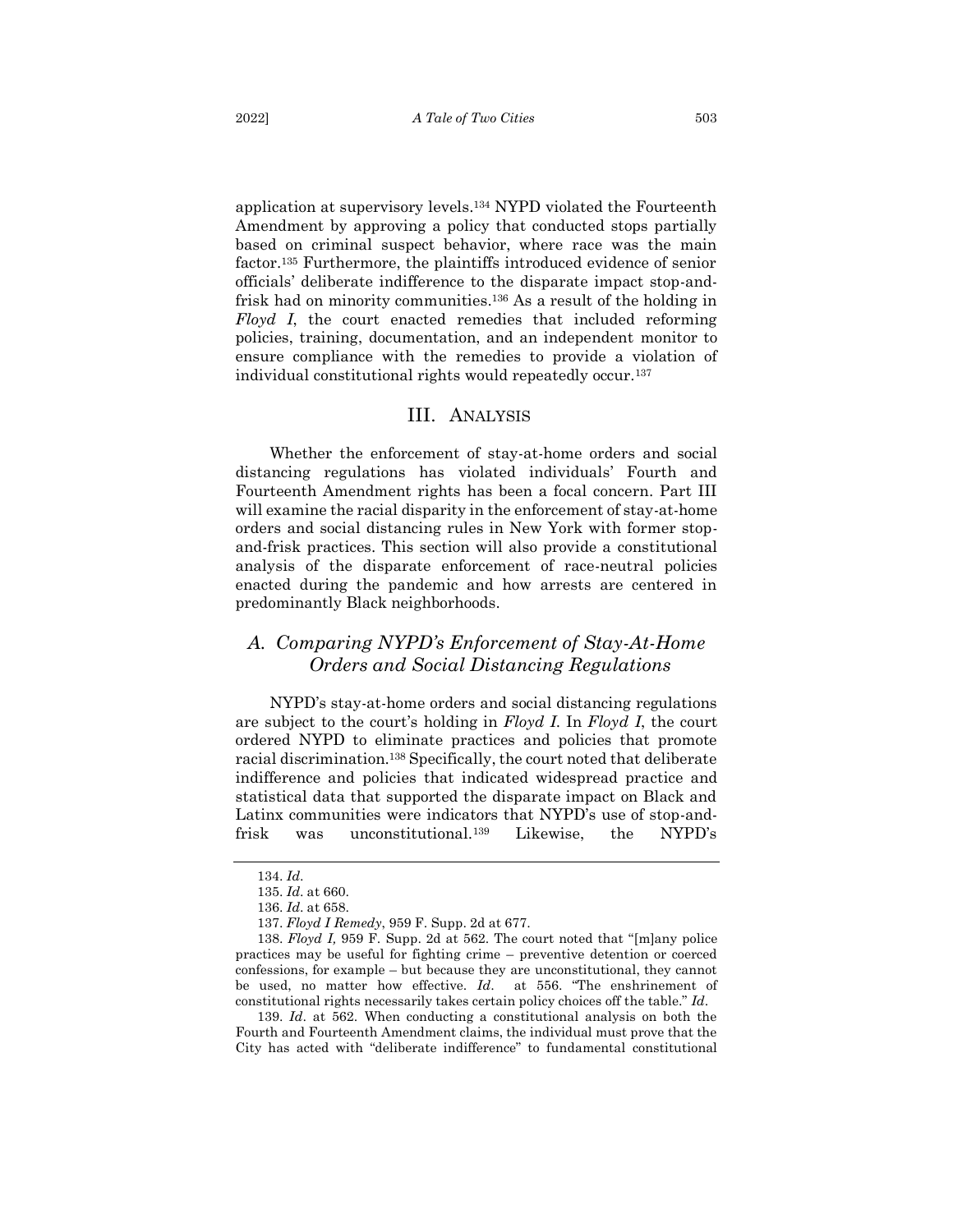implementation of social distancing regulations grossly impacted Black and Latinx communities and the enforcement of social distancing regulations raised the argument that NYPD enforcement practices fail the constitutionally mandated standard employed by the *Floyd I* court.<sup>140</sup>

Although the complete data needed to analyze the disparate impact social distancing regulations have had on minority communities has not been shared by the NYPD, the data that has been made available indicates that minority communities have been disproportionately impacted by social distancing regulations during the COVID-19 pandemic. <sup>141</sup> Six weeks of data correlating to social distancing enforcement, following the executive order by Cuomo demonstrated significant racial disparity both in summonses and arrests.<sup>142</sup> In *Floyd I*, when the court requested that the NYPD demonstrate a race neutral explanation for the statistical data that showed an unconstitutional racial bias, "[r]ather than revealing a valid race-neutral variable that explains the NYPD's disproportionate stopping of [B]lacks and Hispanics, the correlation highlighted by the City's experts suggests how the racial disparities identified by Dr. Fagan might have come about – namely, through a widespread practice of racial profiling."<sup>143</sup> Similarly, the NYPD failed to demonstrate how race-neutral executive orders enforcing stay-at-home orders and social distancing regulations resulted in a disparate impact on Black and Latinx communities.<sup>144</sup> In a City Council meeting, the NYPD was unable to explain the method in which cops were "deployed" to neighborhoods to enforce social distancing mandates.<sup>145</sup>

Furthermore, the City and NYPD leadership have demonstrated significant deliberate indifference to the concerns raised by the minority community, the statistical data involving the arrests and summonses within the community, and the viral videos broadcasted on social media displaying blatant police misconduct.<sup>146</sup> de Blasio has repeatedly defended the NYPD's role

1286646 [perma.cc/DM2X-KRZ9].

rights due to action or inaction by its employees ("NYPD"), the evidence must show that the City was put on notice, and despite having an awareness of this issue nothing was done in response. *Id*.

<sup>140.</sup> Offenhartz II, *supra* note 86.

<sup>141.</sup> Bates, *supra* note 80.

<sup>142.</sup> *Id*.

<sup>143.</sup> *Floyd I*, 959 F. Supp. 2d at 588.

<sup>144.</sup> Bates, *supra* note 80.

<sup>145.</sup> Amanda Eisenberg, *Civil rights advocates file motion to suspend NYPD's social distancing enforcement*, POLITICO (May 26, 2020), www.politico.com/states/new-york/albany/story/2020/05/26/civil-rightsadvocates-file-motion-to-suspend-nypds-social-distancing-enforcement-

<sup>146.</sup> Bates, *supra* note 80.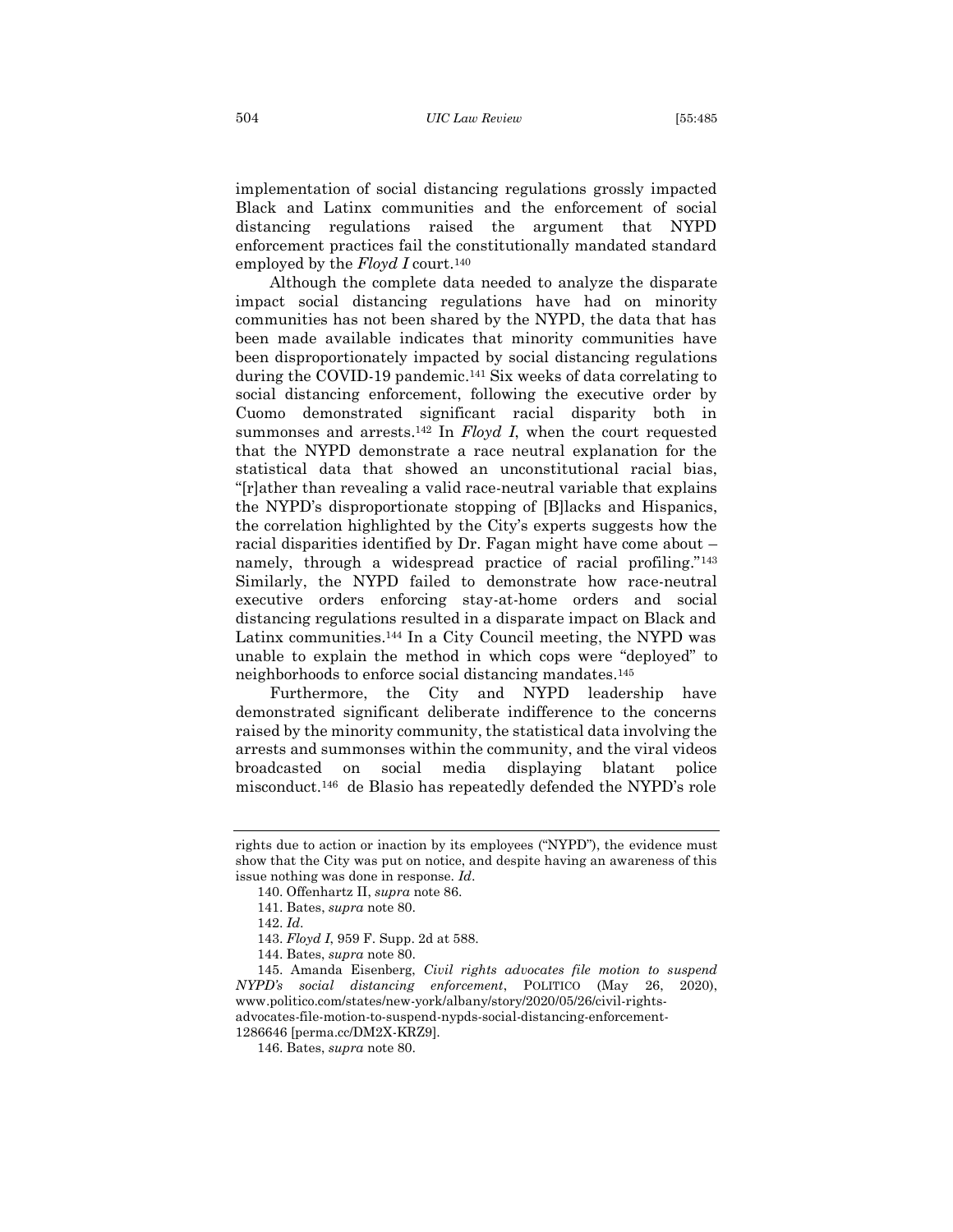in social distancing enforcement, stating: "[w]hat happened with stop and frisk was a systematic, oppressive, unconstitutional strategy that created a new problem much bigger than anything it purported to solve . . . This is the farthest thing from that. This is addressing a pandemic."<sup>147</sup> New York Police Commissioner Dermot F. Shea similarly pushed against assertions that the NYPD was participating in racially motivated social distancing enforcement. 148 He acknowledges that the incidents recorded were "incredibly disheartening" but not indicative of a department problem, and that each incident should be reviewed separately.<sup>149</sup> In *Floyd I*, the court addressed systemic evidence of deliberate indifference, noting "evidence regarding the actions or inactions of the NYPD – shows that the City has been deliberately indifferent to violations of the plaintiff class's Fourth and Fourteenth Amendment rights."<sup>150</sup> The opinion clarified that since no policies were implemented to ensure the constitutionality of the stops, despite the statistical evidence which overwhelming indicated a racial bias, the NYPD leaders and the City participated in deliberate indifference.<sup>151</sup> Similarly, NYPD leaders and the City encourage social distancing regulations despite both statistical and empirical data of a racial bias in enforcement.<sup>152</sup>

*Floyd I* also noted that deliberate indifference alone is not sufficient to establish practices and policies that promote racial discrimination, but that there must be evidence of widespread practice supported by statistical data to demonstrate the disparate impact on minority communities.<sup>153</sup> The court held that the party with the burden of proof must show that the unconstitutional action was pursuant to an "official municipal policy." <sup>154</sup> "[O]fficial

151. *Id*.

<sup>147.</sup> *Id*.

<sup>148.</sup> Ashley Southall, *N.Y.C. Commissioner Denies Racial Bias in Social Distancing Policing*, N.Y. TIMES (Nov. 5, 2020), www.nytimes.com/2020/05/13/nyregion/nypd-social-distancing-racecoronavirus.html [perma.cc/Q94B-MYZ3]. Letitia James, the State Attorney General, noted that she recognized the disparity between the NYPD and communities of color. *Id.* She stated that "[i]t is inherently wrong to aggressively police one group of people yet ignore another group that commits the same infraction." *Id*. The State Attorney General's office has requested more data concerning the social distancing enforcement from the NYPD, that includes reviews of each precinct, the race and age of those given summonses or arrested for violation of social distancing mandates. *Id*. Additionally, they have joined many other elected officials and public defender groups, in requesting documentation on the NYPD's overall training, and policies. *Id*.

<sup>149.</sup> *Id*.

<sup>150.</sup> *Floyd I*, 959 F. Supp. 2d at 590.

<sup>152.</sup> Southall*, supra* note 148.

<sup>153.</sup> *Floyd I,* 959 F. Supp. 2d at 564.

<sup>154.</sup> *Id*. at 558.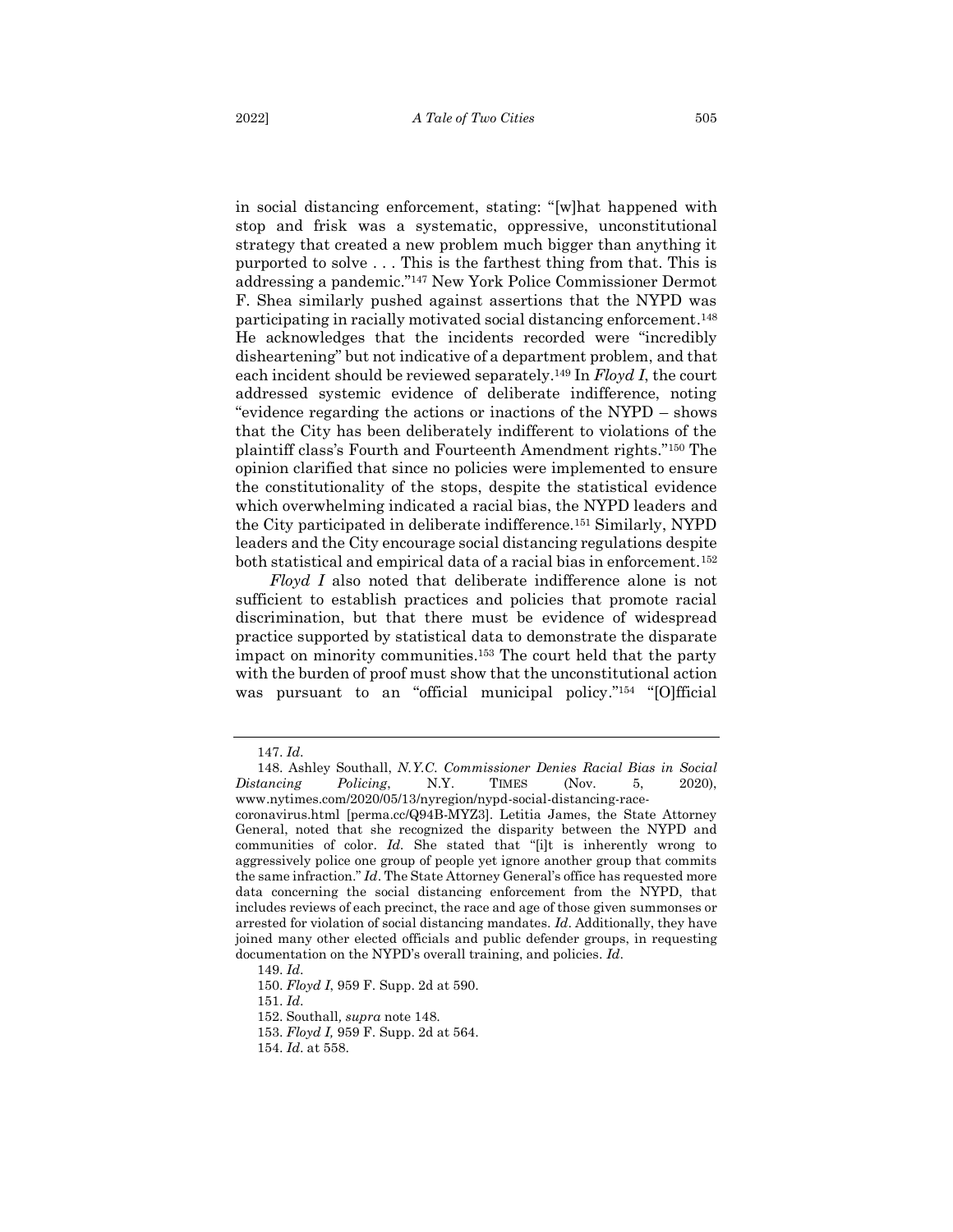municipal policy includes the decisions of a government's lawmakers, the acts of its policymaking officials, and practices so persistent and widespread as to practically have the force of law."<sup>155</sup> An analysis prepared by the Legal Aid Society discovered that while most of the 311 complaints about individuals violating social distancing rules came from residents of the city's predominately white neighborhoods, those that received summonses or were arrested for social distancing related complaints were from Black and Latinx communities.<sup>156</sup> The study suggests that the NYPD is participating in "selective enforcement" and is still policing minority communities in a widespread manner that promotes racial discrimination.<sup>157</sup>

In *Floyd II*, plaintiffs filed an emergency motion alleging that the NYPD engaged in racially discriminatory enforcement of social distancing directives in violation of the Fourth and Fourteenth Amendments. <sup>158</sup> The court found that despite the plaintiffs showing that police officers have disproportionately arrested and used excessive force against Black and Latinx individuals in the enforcement of social distancing regulations, and the City and NYPD leaders being deliberately indifferent to this conduct, notwithstanding the merits of the claim, "they do not fall squarely within the scope of policies and practices adjudicated."<sup>159</sup> The court in *Floyd II* steered away from applying the same guidelines from *Floyd I*, finding that granting a "request for a blanket injunction barring the NYPD from COVID-19 enforcement . . . would interfere with a wide range of police conduct that is outside the bounds of this case, and would halt lawful enforcement."<sup>160</sup> Additionally, the *Floyd II* court noted that if Black and Latinx individuals were injured by racial bias in the NYPD's arrests or use of force in regards to social distancing regulations or stay-at-home mandates, they have the

<sup>155.</sup> *Id*. at 564.

<sup>156.</sup> Esha Ray et al., *NYPD social distancing enforcement shows racial divide targeting minorities: study*, N.Y. DAILY NEWS (May 20, 2020), www.nydailynews.com/coronavirus/ny-coronavirus-legal-aid-analysis-socialdistancing-20200520-nuurekb5trhgvpmuoqlcpvqlqy-story.html. According to 311 data, the number that connects individuals to non-emergency city services, from March 28 until May 12, 2020, the Legal Aid discovered that of 32,313 calls concerning social distancing violations, 17,376 (fifty-four percent), came from white majority neighborhoods. *Id*. Astoria and Long Island City had 1,197 social distancing 311 calls, and the Upper East Side had 786. *Id*. However, despite most of the 311 calls being conducted in white majority neighborhoods, police overwhelmingly issued summonses for social distancing violations, or arrests that resulted from a social distancing encounter in Black and Latinx neighborhoods. *Id*.

<sup>157.</sup> *Id*.

<sup>158.</sup> *Floyd II*, 2020 U.S. Dist. LEXIS 119864, at \*5.

<sup>159.</sup> *Id*. at \*9.

<sup>160.</sup> *Id*.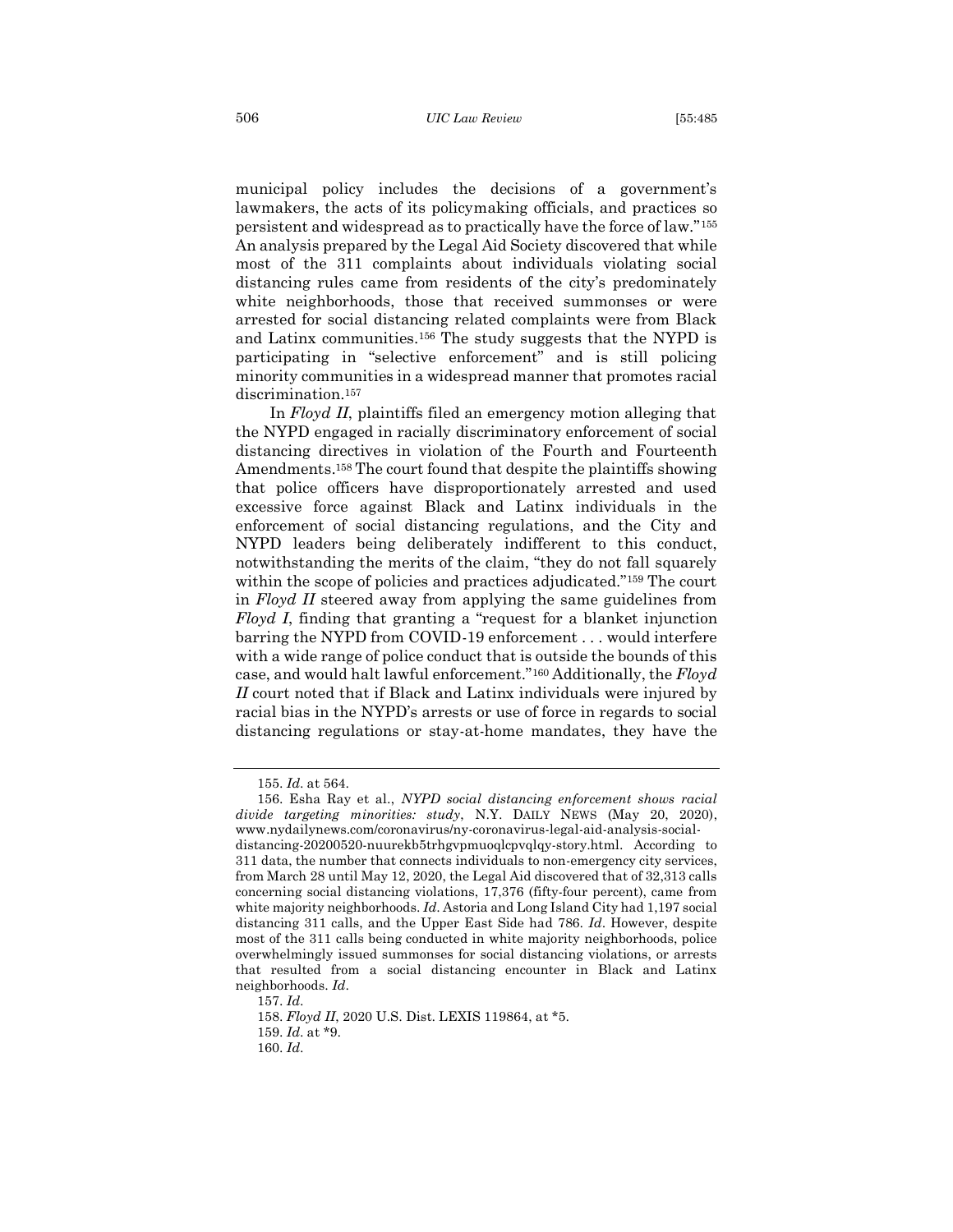ability to pursue those allegations is available in a "plenary action."<sup>161</sup> Despite the court's hesitation in *Floyd II*, to draw similarities between the NYPD's unconstitutional stop-and-frisk practices, and the disproportionate impact the social distancing regulations imposed on minority communities; unjustified targeting of Black and Latinx individuals in social distancing regulations also

#### *B. Fourth Amendment*

<span id="page-23-0"></span>lead to violations of the Fourth and Fourteenth Amendment.

One significant concern is the potential violation of Black and Latinx individuals' Fourth Amendment rights due to the excessive enforcement of social distancing regulations in minority neighborhoods.<sup>162</sup> The Fourth Amendment protects individuals from "unreasonable search and seizures" and arbitrary arrests conducted by the government.<sup>163</sup> The ultimate goal of this Amendment was to protect an individual's freedom from intrusions by the government and to protect individuals' right to privacy.<sup>164</sup> In *Floyd*, the intentional racial profiling of minorities, which led to unjustifiable arrests based on race closely resembles the enforcement of NYPD's social distancing regulations.

Numerous instances garnered concern from the public when videos depicting the arrests of Black and Latinx individuals began surfacing with what appeared to be minor social distancing encounters which quickly escalated into violent arrests.<sup>165</sup> These instances mirrored a long-standing pattern within the NYPD of

<sup>161.</sup> *Id*.

<sup>162.</sup> Kathleen Culliton, *Black, Brown New Yorkers Get 80% of NYPD Social Distance Summons*, PATCH (May 8, 2020), www.patch.com/new-york/new-yorkcity/black-brown-new-yorkers-get-80-nypd-social-distance-summons

<sup>[</sup>perma.cc/D9EZ-RW3Q]. Former Mayor de Blasio, a strong supporter of NYPD social distancing enforcement denied that social distancing is another form of stop-and-frisk, he tweets that "saving lives in this pandemic is job one. The NYPD uses summonses and arrests to do it." *Id*.

<sup>163.</sup> U.S. CONST. amend. IV.

<sup>164.</sup> *Id*.

<sup>165.</sup> Alice Speri, *As Coronavirus Ravages New York, the NYPD is Detaining Kids for Selling Candy*, INTERCEPT (Apr. 15, 2020), www.theintercept.com/2020/04/15/nypd-coronavirus-social-distancing/

<sup>[</sup>perma.cc/PYB4-NGZS] [hereinafter Speri I]. Despite minority communities being significantly impacted by COVID-19, New York City government officials have not "modified or reassessed how the NYPD interacts with already vulnerable communities." *Id*. "The number of arrests in the city has dropped in recent weeks as crime has plummeted." *Id*. "But particularly in poorer neighborhoods that are home to many essential workers — the neighborhoods where the risk of contracting the virus is highest and where aggressive policing is most common — arrests over minor, nonviolent offenses and "quality of life" infractions have continued." *Id*.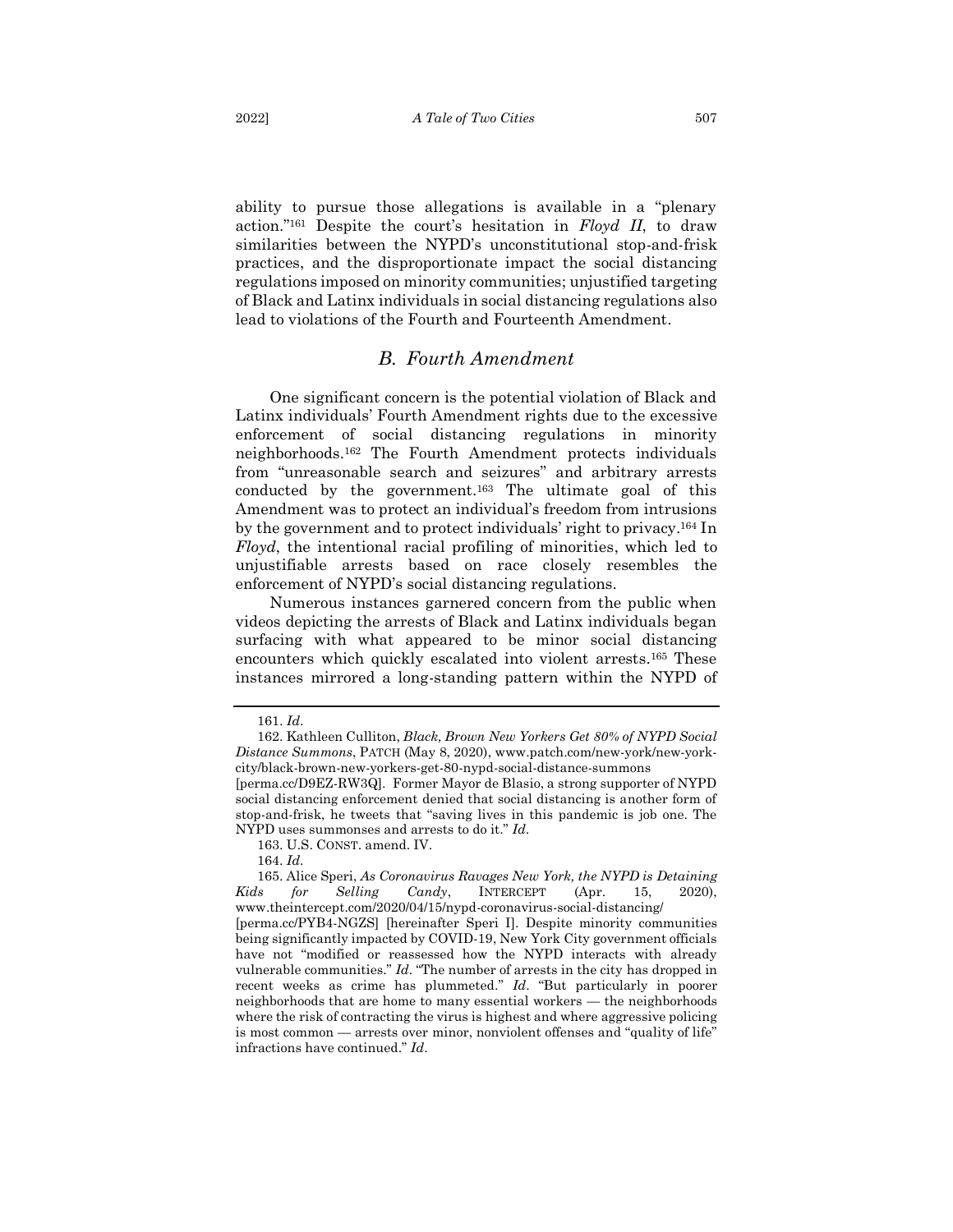escalation based on low-level offenses.<sup>166</sup> In one such case, a young woman and her boyfriend were arrested by a group of unmasked NYPD officers who were enforcing social distancing regulations.<sup>167</sup> The encounter rapidly escalated and resulted in pepper spray being used on the young woman.<sup>168</sup> Subsequently, she was charged and spent over twenty-four hours in a crowded holding cell while waiting for arraignment.<sup>169</sup> Upon being released, her employer refused to allow her to return to work out of concerns about her being exposed to the virus while in detention.170 Situations such as these indicate that NYPD's use of arbitrary arrests in violation of the Fourth Amendment holding in *Floyd I*, do not meet the constitutional requirements of the Fourth Amendment.<sup>171</sup> The statistical evidence indicates the unequal enforcement of COVIDnineteen related arrests starkly resembling the numbers in *Floyd I*, which led to the dismantling of the former stop-and-frisk practice.<sup>172</sup>

## *C. Fourteenth Amendment*

<span id="page-24-0"></span>The second significant concern is the potential violation of the Fourteenth Amendment of Black and Latinx New Yorkers, through social distancing regulations since NYPD's statistical analysis conducted found that ninety-three percent of COVID-19 related arrests were people of color.<sup>173</sup> In *Floyd I,* the Southern District

168. Speri II, *supra* note 167.

169. *Id*. "Violating social distancing is not a crime per se, but each of the individuals arrested [were] charged with obstructing governmental administration, unlawful assembly, and disorderly conduct." *Id.*

170. *Id*.

171. *Floyd I*, 959 F. Supp. 2d at 660.

172. Kevin Duggan, *NYPD stats find that 93% of COVID-19 related arrests are made up of people of color*, AMNY (May 14, 2020), www.amny.com/policefire/nypd-stats-find-that-93-of-covid-19-related-arrests-are-made-up-of-peopleof-color/ [perma.cc/B6ZH-DTSA].

173. *Id*. Between March 16 and May 10, 2020, NYPD conducted 125 citywide arrests that were in some related to COVID-19. *Id.* On May 12, 2020, according to released NYPD data: Bronx accounted for forty-six total arrests, all of which were people of color; in Brooklyn, thirty-nine individuals were arrested, of which

<sup>166.</sup> *Id*.

<sup>167.</sup> Alice Speri, *NYPD's Aggressive Policing Risks Spreading the Coronavirus*, INTERCEPT (Apr. 3, 2020), www.theintercept.com/2020/04/03/nypd-social-distancing-arrests-coronavirus/ [perma.cc/H2AR-HV5T] [hereinafter Speri II]. In a letter, Legal Aid attorneys request that city officials ban criminalization for failing to socially distance, stating that failing to socially distance from others is not a crime. Speri I, *supra*  note 159. Additionally, they asked the City to discontinue making arrests since some police officers were still patrolling despite lacking personal protective gear, the NYPD officers were also failing to practice socially distancing themselves which resulted in as much as twenty percent of the force calling in sick. *Id*.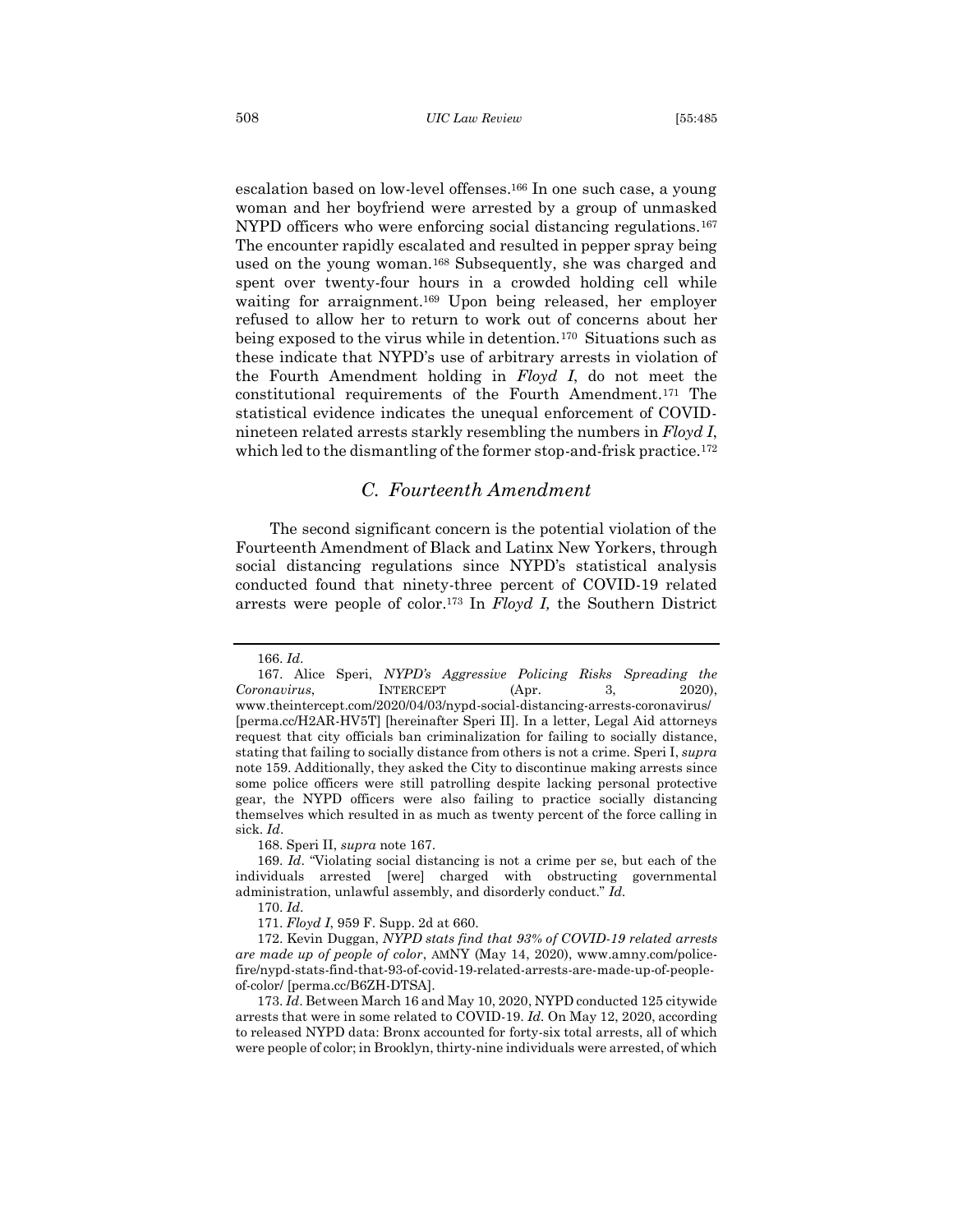noted that intentional discrimination can be proven through (1) a facially neutral law or policy that was applied in an intentionally discriminatory manner, or (2) a law or policy that explicitly classifies individuals based on race, and the classification fails strict scrutiny.<sup>174</sup> Social distancing regulations imposed were facially neutral, imposing restrictions on all residents of New York; however, the implementation of the policy was dramatically imposed on Black and Latinx communities, in direct contradiction to *Floyd I*. <sup>175</sup> The manner in which the NYPD has been "arbitrarily" enforcing social distancing executive orders has contributed to a widespread practice of social distancing regulations that disparately impact minority communities in violation of the Fourteenth Amendment.<sup>176</sup>

The NYPD's enforcement of social distancing regulations constituted selective enforcement.<sup>177</sup> To bring a valid selective enforcement claim under the Equal Protection Clause, a "plaintiff must plausibly allege: (1) [Black or Latinx individuals] were treated differently than others similarly situated; and (2) the selective treatment was 'based on impermissible considerations such as race, religion, intent to inhibit or punish the exercise of constitutional rights, or malicious or bad faith intent to injure a person.'" <sup>178</sup> New York courts have held that selective enforcement can be established when a "[party] who is a member of a protected group can show that that group has been singled out . . . to a statistically significant extent in comparison with other groups, this is sufficient to warrant further inquiry and discovery."<sup>179</sup>

thirty-six were people of color. *Id*. In Queens, there was a total of twenty-two arrests with nineteen being people of color; in Manhattan, seventeen individuals were arrested, fifteen of which were people of color. *Id*. During the departments release of information, the NYPD noted that not all the arrests were for "socially distancing violations per se" and refused to provide a detailed analysis of how many arrests were for non-violent versus violent crimes. *Id*.

<sup>174.</sup> *Floyd I*, 959 F. Supp. 2d at 570-71.

<sup>175.</sup> N.Y. Exec. Order No. 202.17 (Apr. 15, 2020). The executive order by former Governor Andrew Cuomo continuing the "temporary suspension and modification of laws relating to the disaster emergency." *Id*. At 8 p.m. on April 17, 2020, all individuals over the age of two, and medically permitted, are required to wear a face-covering when in a public place, or when an individual is unable to maintain a social distance. *Id*.

<sup>176.</sup> Bates, *supra* note 80.

<sup>177.</sup> *See* Emmerling v. Town of Richmond, 434 F. Appx 10, 12 (2d Cir. 2011) (agreeing with the lower court that the petitioner failed to plausibly allege that he was similarly situated to any of the individuals he asserted received more favorable treatment).

<sup>178.</sup> *Id*.

<sup>179.</sup> United States v. Lopez, 415 F. Supp. 3d 422, 427 (S.D.N.Y. 2019). In *Lopez*, defendants were accused of crimes through a reverse sting operation by the DEA. *Id*. at 425. The defendants, who were all minorities, argued that the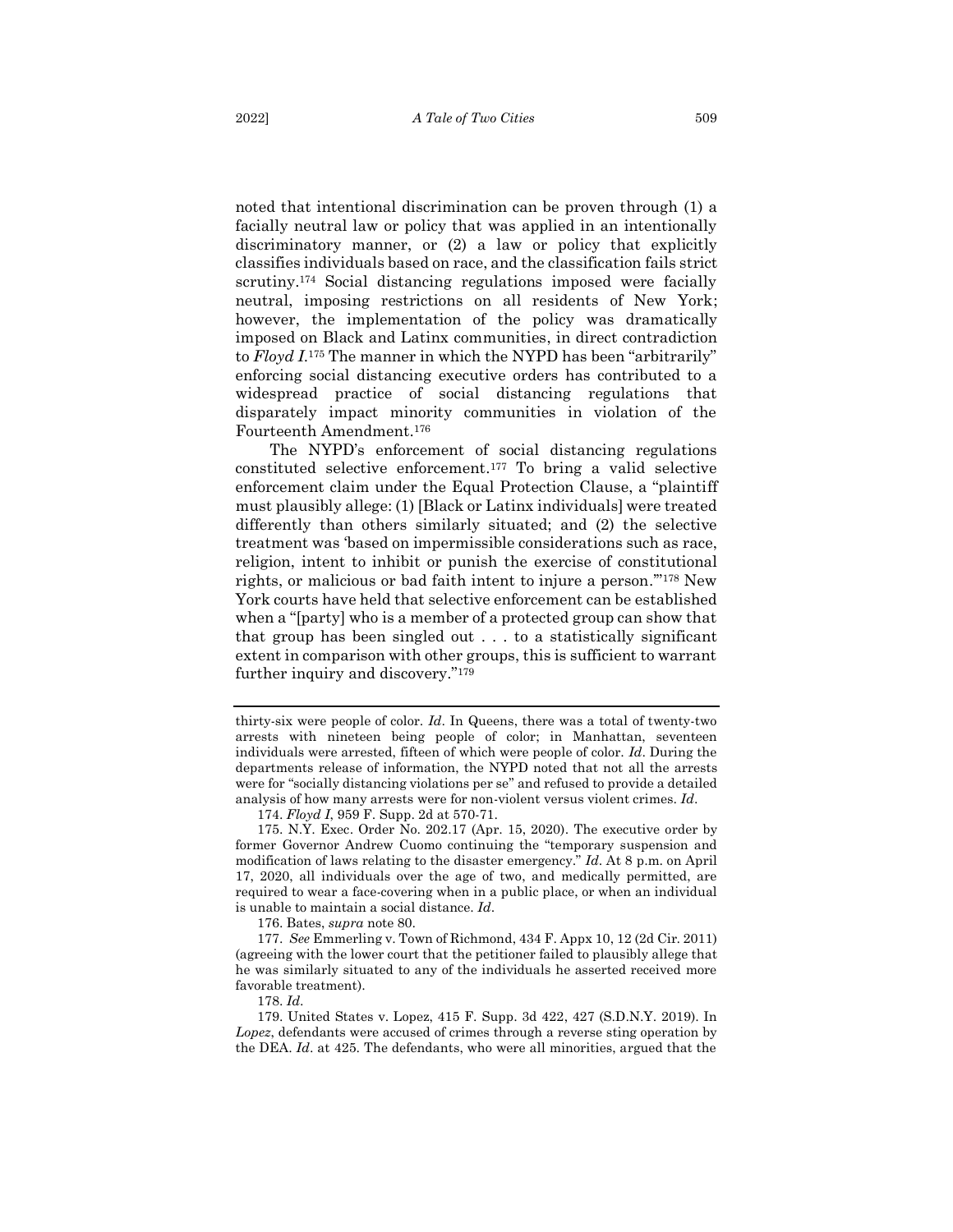#### 510 *UIC Law Review* [55:485

Thus, even if police officers had reasonable suspicion or probable cause to issue summonses or to conduct an arrest, that does not negate constitutional concerns under the Equal Protection Clause.<sup>180</sup> Black and Latinx individuals have the constitutional right to be treated as those similarly situated.<sup>181</sup> The Equal Protection Clause barring of selective enforcement by the NYPD means that Blacks and Latinx's that are considered suspicious may not be treated in an different manner than whites that are equally suspicious.<sup>182</sup> All races are capable of engaging in suspicious behavior and breaking the law, Equal Protection guarantees that regardless of race, each person will be held equally accountable.<sup>183</sup> The proper adherence to the guidelines imposed under the Equal Protection Clause indicates that in the scenario where only Black and Latinx people were violating the social distancing mandates, the NYPD is still prohibited from targeting Black and Latinx individuals for stops or summonses.<sup>184</sup> The blatant unequal enforcement of the NYPD's social distancing enforcement is reminiscent of stop-and-frisk, <sup>185</sup> as it cannot be explained without

182. *Floyd I,* 959 F. Supp. 2d at 540.

183. *Id*. A police department such as the NYPD, that has demonstrated a practice of specifically selecting Black and Latinx individuals for stops and arrests cannot utilize a defense by asserting that the stopped individuals were suspicious. *Id*. at 667. "The targeting of certain races *within* the universe of suspicious individuals is especially insidious, because it will increase the likelihood of further enforcement actions against members of those races as compared to other races, which will then increase their representation in crime statistics." *Id*.

184. *Id*. NYPD cannot argue that 'racial profiling' cannot exit because a stop is based on reasonable suspicion or probable cause, this argument is not consistent with the Equal Protection Clause and shows a department's 'manifestation of indifference.' *Id*.

185. Estrada, *supra* note 65, at 363. The high volume of stops and arrests against Black and Latinx individuals in New York, requires the court to evaluate the policy of stop-and-frisk under the Fourteenth Amendment analysis. *Id*. Black and Latinx individuals are members of a protected class,

<sup>&</sup>quot;DEA's use of a reverse sting against them was part of a practice by which the DEA limits such operations in the Southern District of New York to persons of color." *Id.* The defendant's asserted that the NYPD's use of a reverse sting only against minorities is engaging in selective enforcement in violation of the Equal Protection Act. *Id*.

<sup>180.</sup> *See* Louis v. Metro. Transit Auth., 145 F. Supp. 3d 215, 226-227 (E.D.N.Y. 2015) (analyzing that actionable intentional discrimination by a state actor includes, among other things, "applying a neutral law or policy in an intentionally discriminatory way").

<sup>181.</sup> *Id*. The Second Circuit is split regarding the definition of "similarly situated.'" *Id*. "The more stringent standard requires proof that no rational person could regard the plaintiff and comparator as different enough to justify differential treatment 'on the basis of a legitimate government policy,' and that there is no possibility that the defendant acted 'on the basis of a mistake.'" *Id*. The lower standard requires evidence that the individuals in question are "similarly situated in all material respects." *Id*.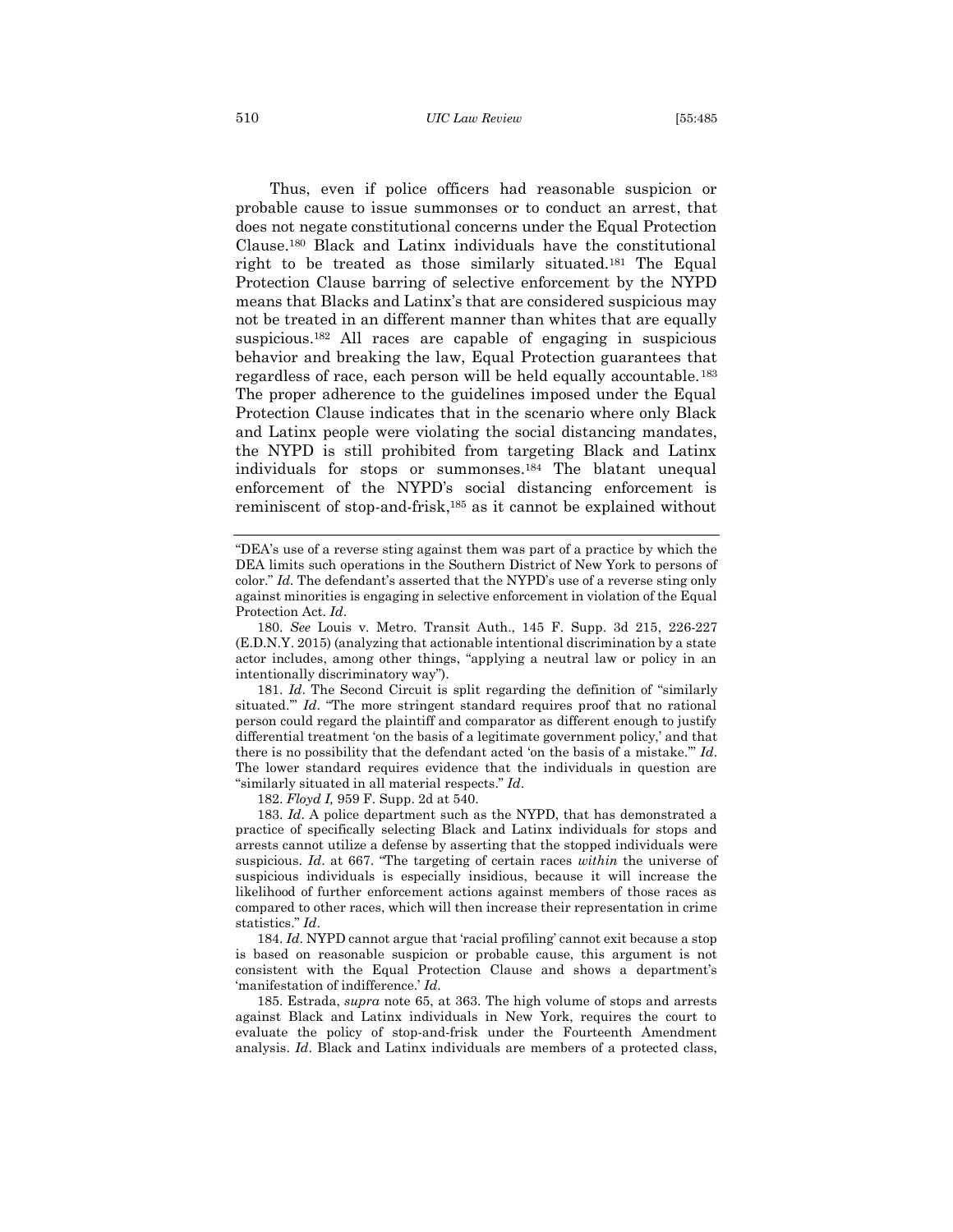the likely occurrence of racial profiling.<sup>186</sup> When the percentage of Black and Latinx's stopped are significantly more than the percentage of Black and Latinx's living in New York it is hard to claim that racial profiling did not occur 187

The Equal Protection Clause was drafted to specifically address concerns in policing by requiring that states respect fundamental rights, such as those relating to life and security, and a guarantee of the "equal protection of the law" by establishing "one measure of justice" for all individuals.<sup>188</sup>

#### IV. PROPOSAL

<span id="page-27-0"></span>The NYPD's enforcement of social distancing regulations exposed the pattern of inadequate enforcement measures that significantly impacted Black and Latinx communities.<sup>189</sup> The authority of NYPD officers to regulate social distancing violations has resulted in detrimental harm and contributed to the fracture between police officers and minority communities.<sup>190</sup> Concerns regarding the enforcement of social distancing regulations can result in the prevention or delay of Black and Latinx communities getting groceries and medications, exercising, etc., which could result in worsening health outcomes, especially amongst undocumented people faced with the additional concern of deportation.<sup>191</sup>

Punitive measures, fines, and arrests unfairly impacted minority communities that have already been subjected to higher

that are treated differently, this fact has been proven due to statistical data. *Id*. In *Floyd*, the court found that Black and Latinxs were stopped "nine times more often than all other racial groups in New York City in 2011." *Id*. The disparity is a clear indication that some police officers were racially profiling. *Id*.

<sup>186.</sup> Offenhartz II, *supra* note 86.

<sup>187.</sup> *Id*.

<sup>188.</sup> David H. Gans, *The 14th Amendment Was Meant to Be a Protection Against State Violence*, ATLANTIC (July 19, 2020). www.theatlantic.com/ideas/archive/2020/07/14th-amendment-protection-

against-state-violence/614317/. The Fourteenth Amendment was enacted to guarantee that violence against Black people would stop. *Id*. The framers recognized that unlimited police powers could be utilized as a "tool of racial oppression and violence." *Id*. True protection and freedom do not exist without limitation of police abuses. *Id*.

<sup>189.</sup> Dr. Brandon D.L Marshall & Abdullah Shihipar, *We Can't Police Our Way Out of a Pandemic*, N.Y. TIMES (Apr. 27, 2020), www.nytimes.com/2020/04/27/opinion/coronavirus-police.html [perma.cc/A4VJ-47ZK].

<sup>190.</sup> *Id*.

<sup>191.</sup> *Id*.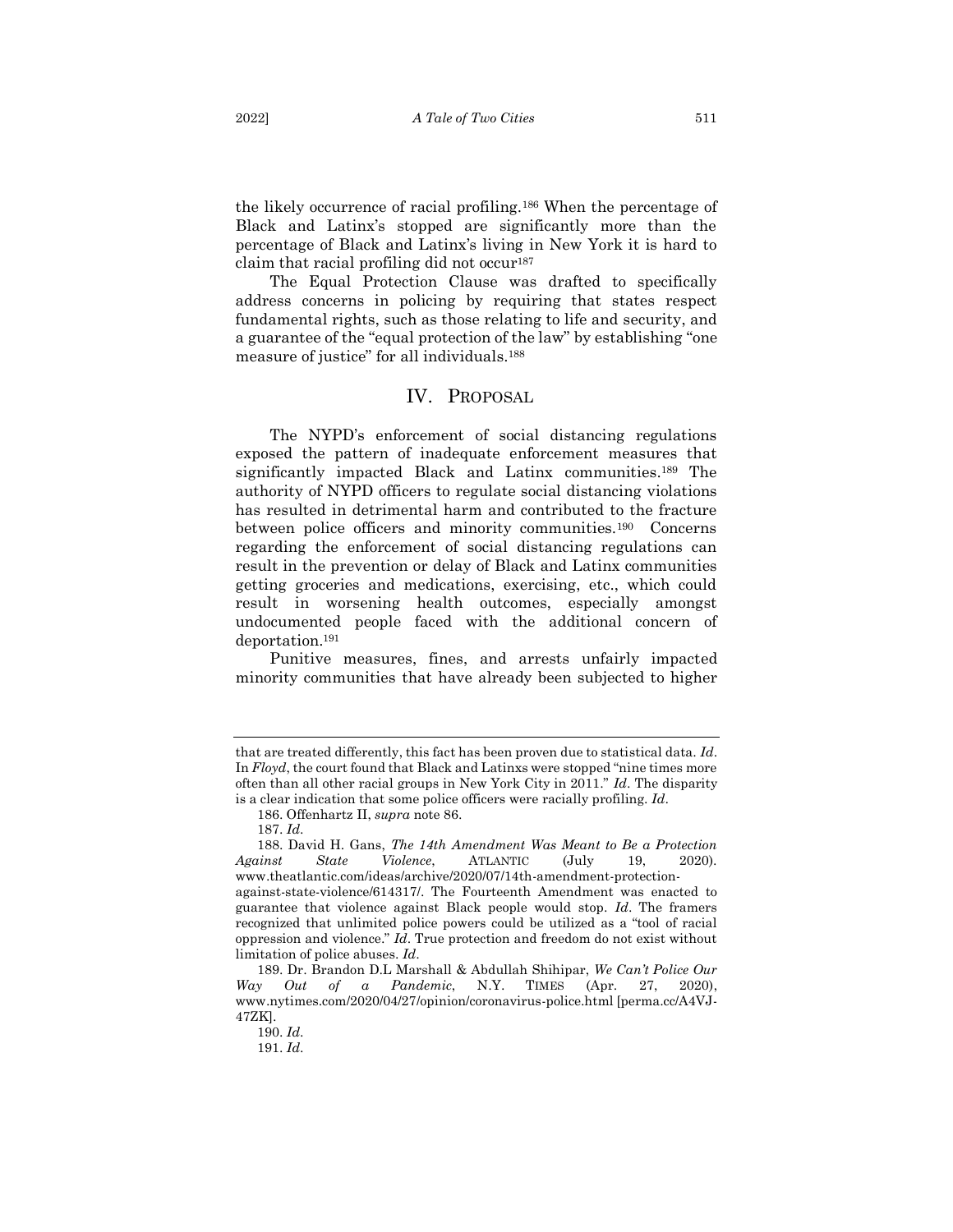rates of COVID infections and deaths.<sup>192</sup> Cuomo increased the maximum fine for social distancing violations from \$500 to \$1,000 and de Blasio encouraged the Police Department to enforce these fines and issue arrests.<sup>193</sup> Additionally, imposing social distancing regulations significantly impacted those working in retail and service jobs, which tended to be Black and Latinx workers, who are not as likely to be able to practice social distancing by working from home.<sup>194</sup> These findings highlight the issues that result when the NYPD are tasked with enforcing activities that fall outside "traditional" law enforcement, and emphasize the continual pattern of racial discrimination.<sup>195</sup> Beyond the context of COVID-19, the use of law enforcement to address social problems or public health problems often results in "racialized criminalization" and increases "racialized health inequities."<sup>196</sup>

Imposing substitute measures that would limit or eliminate NYPD officers' involvement in the enforcement of social distancing regulations, and in the future, all social or public health problems, will improve the health and safety of individuals of all communities while reducing the risk of disparate impact on racial minorities. This can be done in one of three ways.

First, the New York Courts should impose an independent monitor that works in conjugation with New York Cities minority communities<sup>197</sup> to investigate NYPD's enforcement of social distancing regulations, including in-depth analysis of the statistics behind the number of patrol cars deployed in each borough, a complete analysis of the citations issued, and overall increasing transparency to the NYPD by unfettered access to the data available regarding social distancing enforcement or public health enforcement. This would work in conjugation with the Police Statistics and Transparency ("Police STAT") Act which requires data collection and reporting requirements.<sup>198</sup> Additionally, there should be an immediate cessation of social distancing enforcement and future public health regulation by the NYPD, or significant

<sup>192.</sup> *Id*.

<sup>193.</sup> *Id*.

<sup>194.</sup> *Id*.

<sup>195.</sup> Emilie Bruzelius & Jessica Ho, *NYPD Enforcement of COVID Mandates Reproduced Familiar Pattern of Racial Disparities*, COLUMBIA, (Nov 12, 2021). www.publichealth.columbia.edu/public-health-now/news/nypdenforcement-covid-mandates-reproduced-familiar-pattern-racial-disparities 196. *Id*.

<sup>197.</sup> Stop and Frisk Plaintiffs Ask Court to Make Changes to Monitorship to Include Community, CCRJUSTICE (July 29, 2021). www.ccrjustice.org/home/press-center/press-releases/stop-and-frisk-plaintiffsask-court-make-changes-monitorship.

<sup>198.</sup> *Legislative Memo: Police Statistics and Transparency Act*, NYCLU, www.nyclu.org/en/legislation/legislative-memo-police-statistics-andtransparency-act [perma.cc/F4KP-9D7E] (last visited Apr. 6, 2022).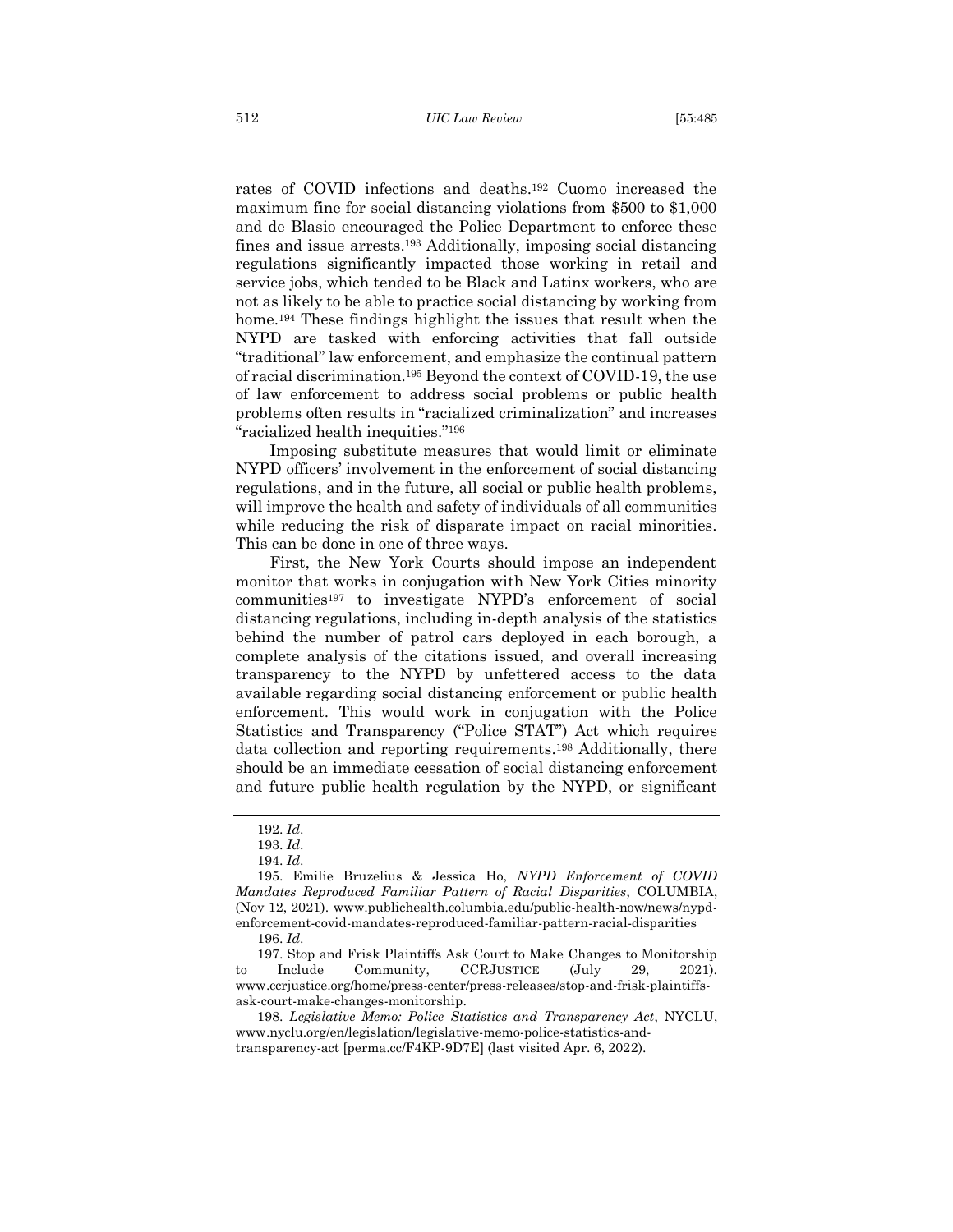monitoring of NYPD functions by an independent monitor with the involvement of community engagement to ensure the health and safety of each community.<sup>199</sup> Finally, New York City should implement a community-based approach<sup>200</sup> to enforcement of social distancing regulations to reduce the tension between minority communities and law enforcement, as well as fostering trust to utilize individuals with whom those in the area are familiar.

# <span id="page-29-0"></span>*A. Independent Monitor to Work in Conjugation with Minority Communities to Investigate NYPD's Social Distancing Regulations and Implementation of the Police Statistics and Transparency ("Police STAT") Act*

As in *Floyd I*, in order for NYPD officers and City Officials to be held accountable for practices and policies that are implemented that employ racial bias, an independent monitor must be established<sup>201</sup> to increase transparency and thoroughly investigate the NYPD social distancing enforcement. In *Floyd I*, the court ordered a federal monitor to regulate police reform, including a joint remedial process where various stakeholders collaborated to create a plan that would effectively eliminate the disparate impact on minority communities, and additionally employed the use of bodycams on some patrol officers in districts where stop-and-frisk was excessively utilized.<sup>202</sup>

202. Jenn Rolnick Borchetta, *Floyd v. City of New York Joint Remedial Process FAQs*, DEMOS (Nov. 5, 2015). www.demos.org/sites/default/files/publications/JRP%20FAQs%20.pdf [perma.cc/SWY4-YHSN].

<sup>199.</sup> Stop and Frisk Plaintiffs Ask Court to Make Changes to Monitorship to Include Community, *supra* note 197.

<sup>200.</sup> *Id*.

<sup>201.</sup> *Floyd I*, 959 F. Supp. 2d at 667. The appointment of an independent monitor was executed in order to ensure that the NYPD's stop-and-frisk practices met the Constitutional requirement, and to further monitor the compliance of NYPD with the Southern District Court's remedies. *Id.*

The joint remedial process for stop-and frisk has four main components: "(1) focus groups of those most affected by the NY'D's unlawful stop-andfrisk practice; (2) an advisory committee for Judge Belen and his staff, comprised of community organizations, NYPD leadership, police union representatives, law enforcement officer of color organizations, religious leaders, and academics; (3) conversations between Judge Belen's team and several community leaders on police reform issues; and (4) structured community forums."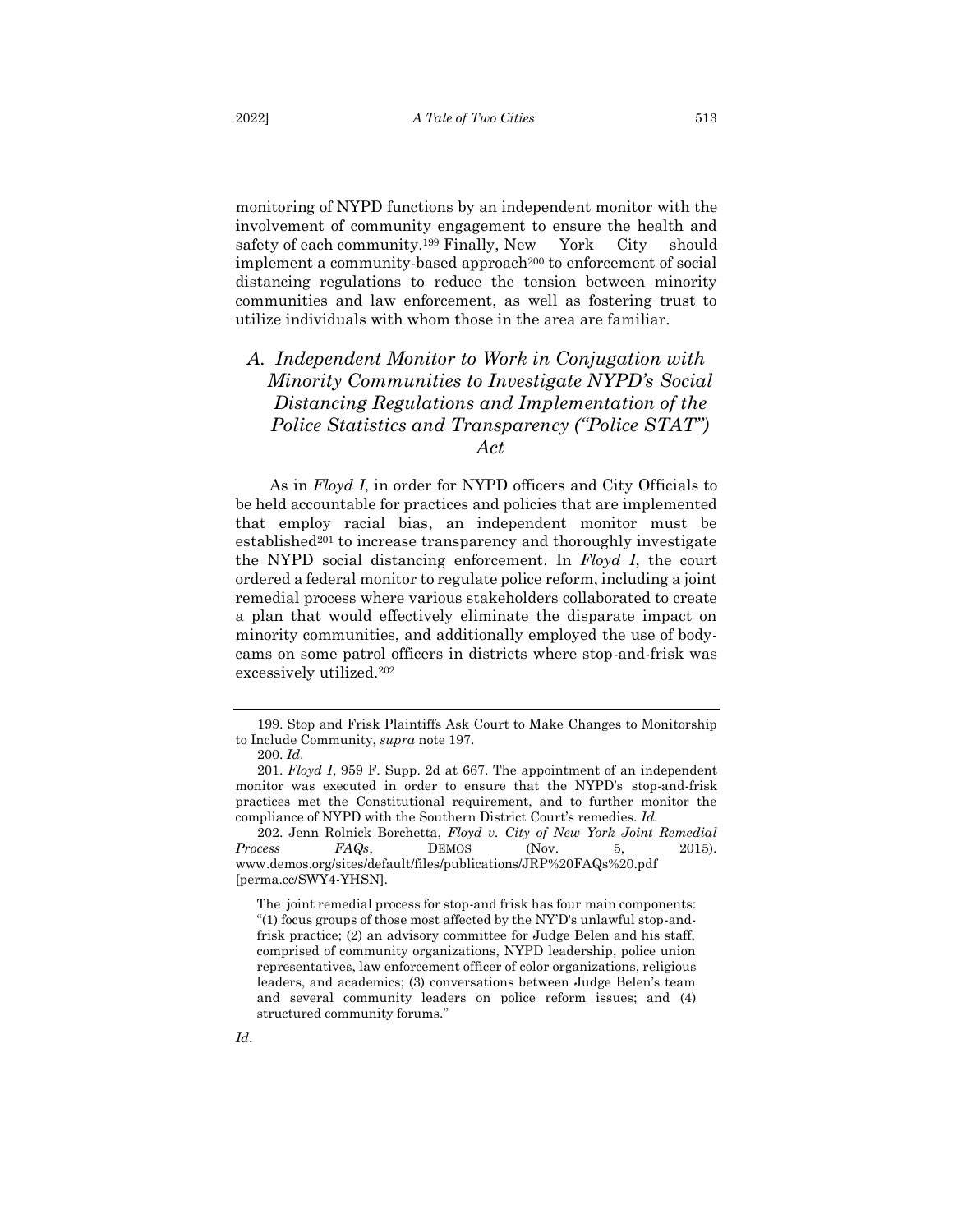514 *UIC Law Review* [55:485

The joint remedial process that utilizes stakeholders from the community must ensure that those immediately impacted by discriminatory policing measures would be an integral part of the "training, supervision, discipline, and monitoring" of policies and practices implemented by the NYPD.<sup>203</sup> The joint remedial process is not limited to stop-and-frisk but is granted broad deference to enhance reforms due to "failures in discipline, supervision, auditing, monitoring, and other aspects of NYPD's operations."<sup>204</sup> Thus, under the joint remedial process for stop-and-frisk, the court permitted the implementation of policy changes such as "how the NYPD holds officers accountable for unlawful street encounters, how the NYPD documents stop and frisk activity, what criteria the NYPD uses to evaluate officer conduct, what information the NYPD provides to people who have been stopped, and how supervisors oversee officer behavior."<sup>205</sup> Despite promising to continue to employ community input in the remedial process, members of the community raised concerns that the monitorship's engagement with the community concluded in Spring 2018 when the Joint Remedial Process concluded.<sup>206</sup> The omission of "community perspective" in current police monitor reports requires the monitor to rely exclusively on NYPD's data, without taking into account individuals in the community that are actually impacted.<sup>207</sup> This failure to include the impacted community creates limited insight into whether NYPD current stop-and-frisk policies are still motivated by race.<sup>208</sup>

Today, to make certain that police monitorships remain effective, the independent monitor must have clear and open communications with members of the community most impacted. Involvement of stakeholders from the community must be utilized to thoroughly investigate NYPD's social distancing regulations. The reluctance or inability to rectify the unconstitutional enforcement of social distancing regulations, or future public health concerns, requires a separate independent monitor together with minority communities to thoroughly investigate the enforcement of New York's executive orders regarding public health concerns, and implement changes to current policies that would correct the way NYPD enforces public health mandates in the future.

Additionally, the enactment of the Police STAT Act which requires New York State to report the race, ethnicity, and sex of

<sup>203.</sup> *Id*.

<sup>204.</sup> *Id*.

<sup>205.</sup> *Id*.

<sup>206.</sup> Stop and Frisk Plaintiffs Ask Court to Make Changes to Monitorship to Include Community, *supra* note 197.

<sup>207.</sup> *Id*.

<sup>208.</sup> *Id*.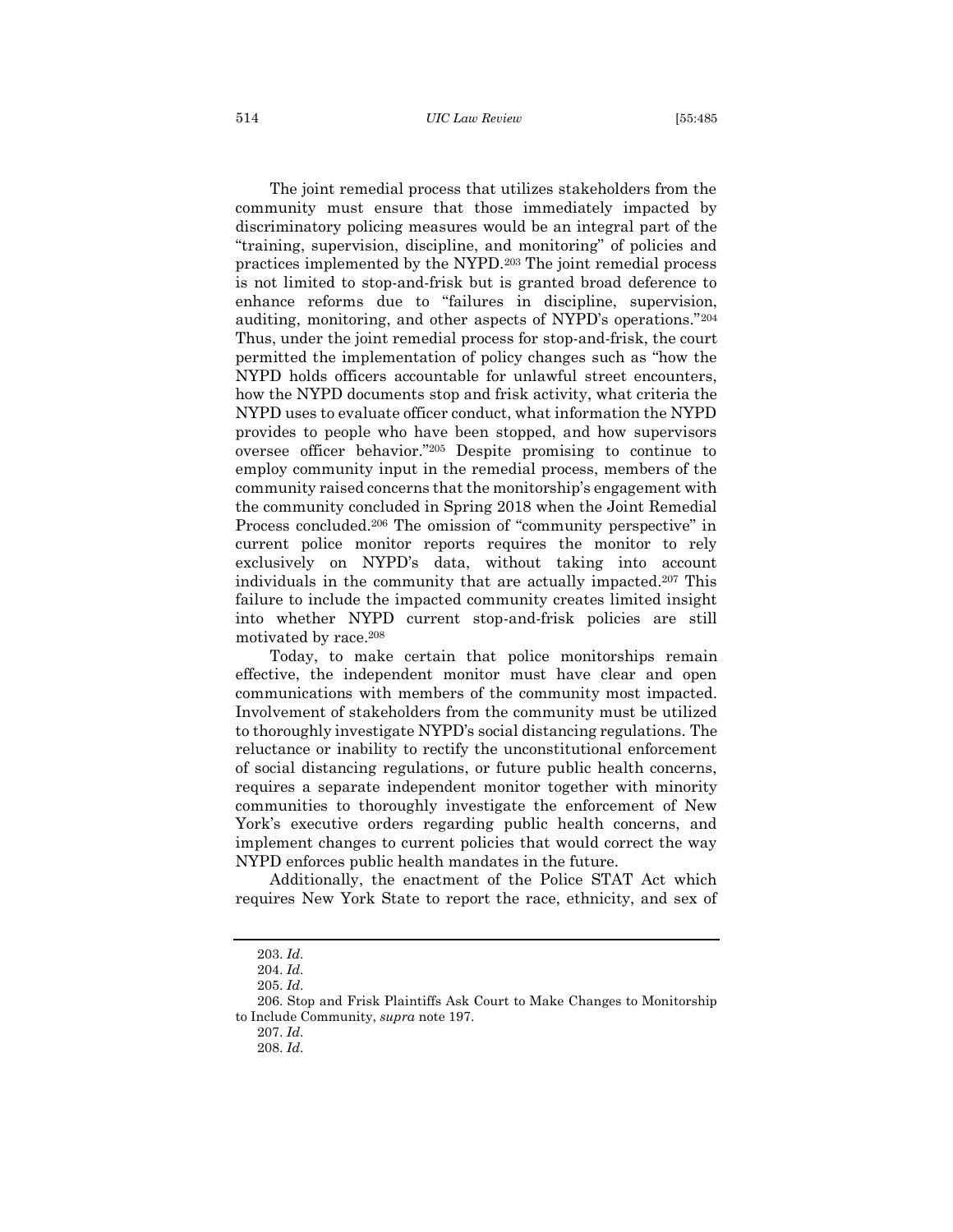anyone arrested and charged, as well as disclosure of anyone who dies while in police custody, or during an attempt to establish custody, will be helpful in prohibiting systematic and discriminatory practices used to harm Black and Latinx New Yorkers.<sup>209</sup> Police STAT Act discloses geographic and demographic information, reports, guidelines for enforcement, and training, which will promote transparency significantly, reducing the tension between minority communities and law enforcement.<sup>210</sup>

# <span id="page-31-0"></span>*B. Immediate Cessation of Social Distancing Enforcement and Future Public Health Regulations by the NYPD*

Even if the New York were to implement an independent monitor that works in conjugation with minority communities to investigate NYPD's social distancing regulations and the imposition of the Police STAT Act, the immediate cessation of social distancing enforcement and future public health regulations by NYPD would be the best method of resolving the disparate impact and public health concerns imposed through social distancing regulations. NYPD officers, as previously noted, disparately impact minority communities through social distancing enforcement.<sup>211</sup> Additionally, the excessive reliance on law enforcement to address public health concerns will only exacerbate the issues and not provide a substantive remedy.<sup>212</sup>

Furthermore, NYPD allies such as the NYPD union have indicated that NYPD should cease regulating social distancing regulations. <sup>213</sup> Police Benevolent Association President Patrick Lynch indicated that the "situation is untenable: the NYPD needs to get cops out of the social distancing enforcement business altogether."<sup>214</sup> The Heritage Foundation and R Street Institute

<sup>209.</sup> Brad Hoylman, Senate Passes Hoylman's Police STAT Act, Requiring Public Reporting Of Deaths in Police Custody and Racial Disparities in Law Enforcement, NEW YORK STATE SENATE (June 8, 2020), www.nysenate.gov/newsroom/press-releases/brad-hoylman/senate-passeshoylmans-police-stat-act-requiring-public. On June 8, 2020, New York State Senate voted to pass the Police Stat Act. *Id*. The data collected will be published monthly on the Division of Criminal Justice Services and Office of Court Administration public websites. *Id*.

<sup>210.</sup> *Id*.

<sup>211.</sup> Duggan, *supra* note 172.

<sup>212.</sup> Marshall & Shihipar, *supra* note 189.

<sup>213.</sup> Tina Moore, *NYPD union wants cops out of 'social distancing enforcement'*, N.Y. POST (May 4, 2020), www.nypost.com/2020/05/04/nypdunion-wants-cops-out-of-social-distancing-enforcement [perma.cc/P228-YP47]. 214. *Id*.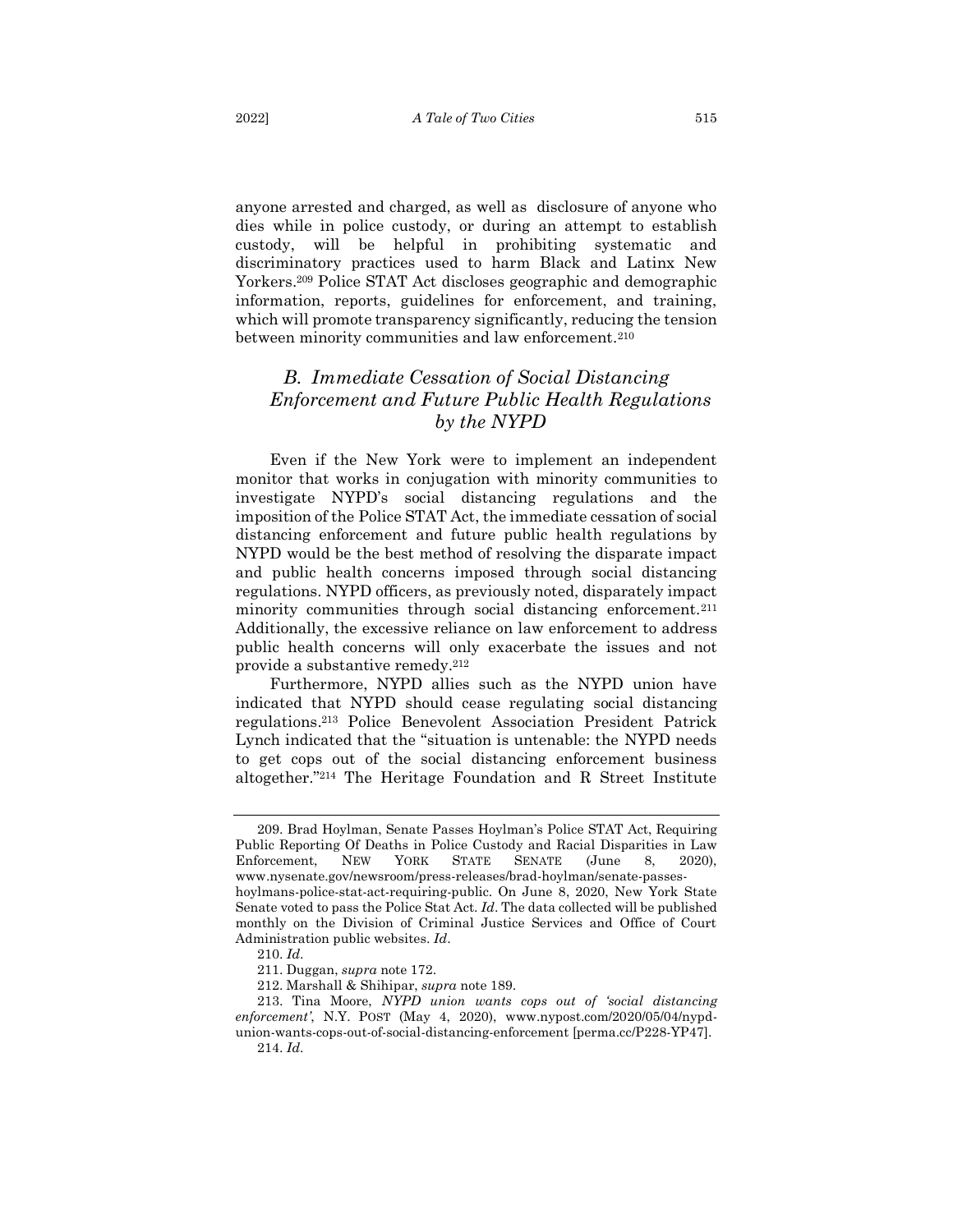noted in a letter to the International Association of Chief of Police, and the National Conference of Mayors, that substantially limiting non-essential contact between the NYPD officers and the public can reduce the spread amongst officers and protect their families.<sup>215</sup>

Public health regulations, such as social distancing regulations, are important to reduce public harm, however, punitive measures such as the fines implemented by Cuomo, and the enforcement of the NYPD to carry out the fines and arrests by de Blasio, unfairly impact minority communities.<sup>216</sup> In the future, public health concerns should not be enforced by NYPD to better safeguard the unbiased enforcement of public health matters.

#### *C. Implement Community Based Methods*

<span id="page-32-0"></span>Any recommendation to the public regarding the cessation of NYPD's role in enforcing social distancing guidelines should provide a feasible alternative. The Centers for Disease Control and Prevention suggested the use of community-based organizations ("CBOs") as an effective method of protecting individuals and communities from the spread of the virus, or other public health concerns, while encouraging cohesion through shared mitigation strategies and updating authorities on the needs within the community.<sup>217</sup>

CBOs work locally to establish community needs, they include nonprofit organizations, both formal and informal community organizations, and social service agencies, etc.<sup>218</sup> Depending on the CBO, the stakeholders may be composed of volunteers, members, or supporters.<sup>219</sup> These programs supplement state and local health officials by encouraging healthy behaviors that lessen the transmission of viruses, promoting healthy environments, and creating health-based operations such as "community response committees" which collaborate with local authorities on serious matters such as the protection of those who are at a high risk of severe illness from COVID-19.<sup>220</sup>

<sup>215.</sup> Erik Larson, *Police Group Urged to Focus on Helping Needy not*  Parking Tickets, BLOOMBERG (Apr. 7, 2020), www.bloomberg.com/news/articles/2020-04-07/police-group-urged-to-focus-onhelping-needy-not-parking-tickets [perma.cc/MC3R-LSAF].

<sup>216.</sup> Marshall & Shihipar, *supra* note 189.

<sup>217.</sup> *Considerations for community-based organizations*, CDC (Oct. 29, 2020), www.stacks.cdc.gov/view/cdc/96195 [perma.cc/7BN3-A5CG].

<sup>218.</sup> *Id*.

<sup>219.</sup> *Id*.

<sup>220.</sup> *Id*.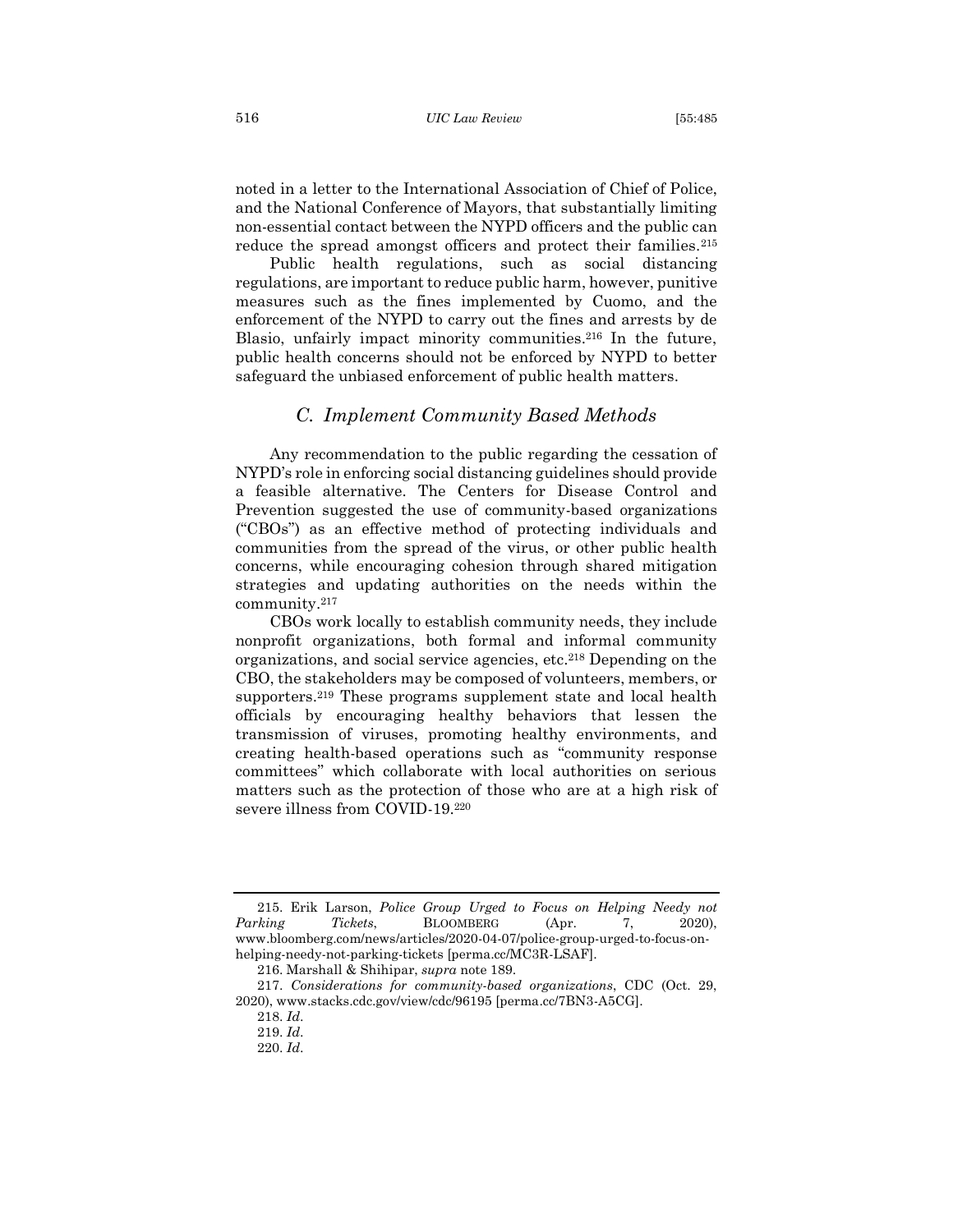<span id="page-33-0"></span>The NYPD's social distancing regulations continue to create a disparate impact and impose health and safety problems within Black and Latinx communities.<sup>221</sup> Increased tensions between minority communities and the NYPD due to past and present racially influenced policing procedures have reduced trust in the ability of law enforcement to appropriately conduct social distancing regulations.<sup>222</sup> The punitive method of enforcing social distancing regulations disparately impacted those in lower socioeconomic status, without effectively dealing with the public health problem currently being faced.<sup>223</sup>

The impact of COVID-19 revitalized the use of over-policing instead of dealing with the public health problem. Moving forward, New Yorkers would be better served through the implementation of an independent monitor in conjugation with the input of impacted parties, to address needs within the community, as well as the use of the Police STAT Act to encourage transparency.<sup>224</sup> Immediate removal of the NYPD from social distancing measures and future public health regulations must be implemented and communitybased methods deployed as an effective alternative to punitive enforcement. By utilizing a community based-approach and increasing transparency into NYPD's interactions, all communities within New York are better equipped to effectively combat future public health concerns without additional risks to health and safety.

<sup>221.</sup> Marshall & Shihipar, *supra* note 189.

<sup>222.</sup> *Id*.

<sup>223.</sup> *Id*.

<sup>224.</sup> Hoylman, *supra* note 209.